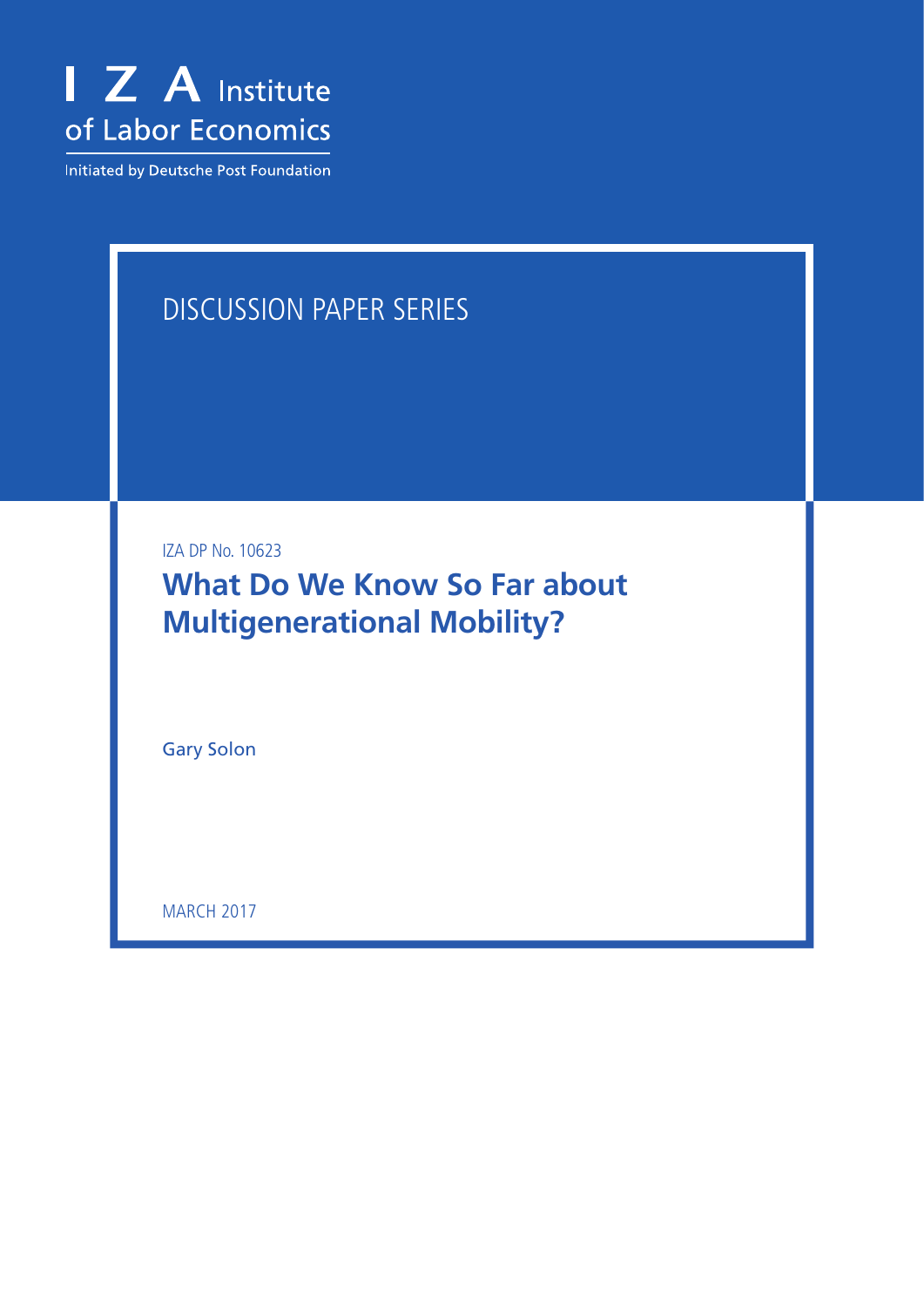

Initiated by Deutsche Post Foundation

### Discussion Paper Series

IZA DP No. 10623

### **What Do We Know So Far about Multigenerational Mobility?**

**Gary Solon** *University of Arizona and IZA*

march 2017

Any opinions expressed in this paper are those of the author(s) and not those of IZA. Research published in this series may include views on policy, but IZA takes no institutional policy positions. The IZA research network is committed to the IZA Guiding Principles of Research Integrity.

The IZA Institute of Labor Economics is an independent economic research institute that conducts research in labor economics and offers evidence-based policy advice on labor market issues. Supported by the Deutsche Post Foundation, IZA runs the world's largest network of economists, whose research aims to provide answers to the global labor market challenges of our time. Our key objective is to build bridges between academic research, policymakers and society.

IZA Discussion Papers often represent preliminary work and are circulated to encourage discussion. Citation of such a paper should account for its provisional character. A revised version may be available directly from the author.

**IZA – Institute of Labor Economics**

| Schaumburg-Lippe-Straße 5-9<br>53113 Bonn, Germany | Phone: +49-228-3894-0<br>Email: publications@iza.org | www.iza.org |
|----------------------------------------------------|------------------------------------------------------|-------------|
|                                                    |                                                      |             |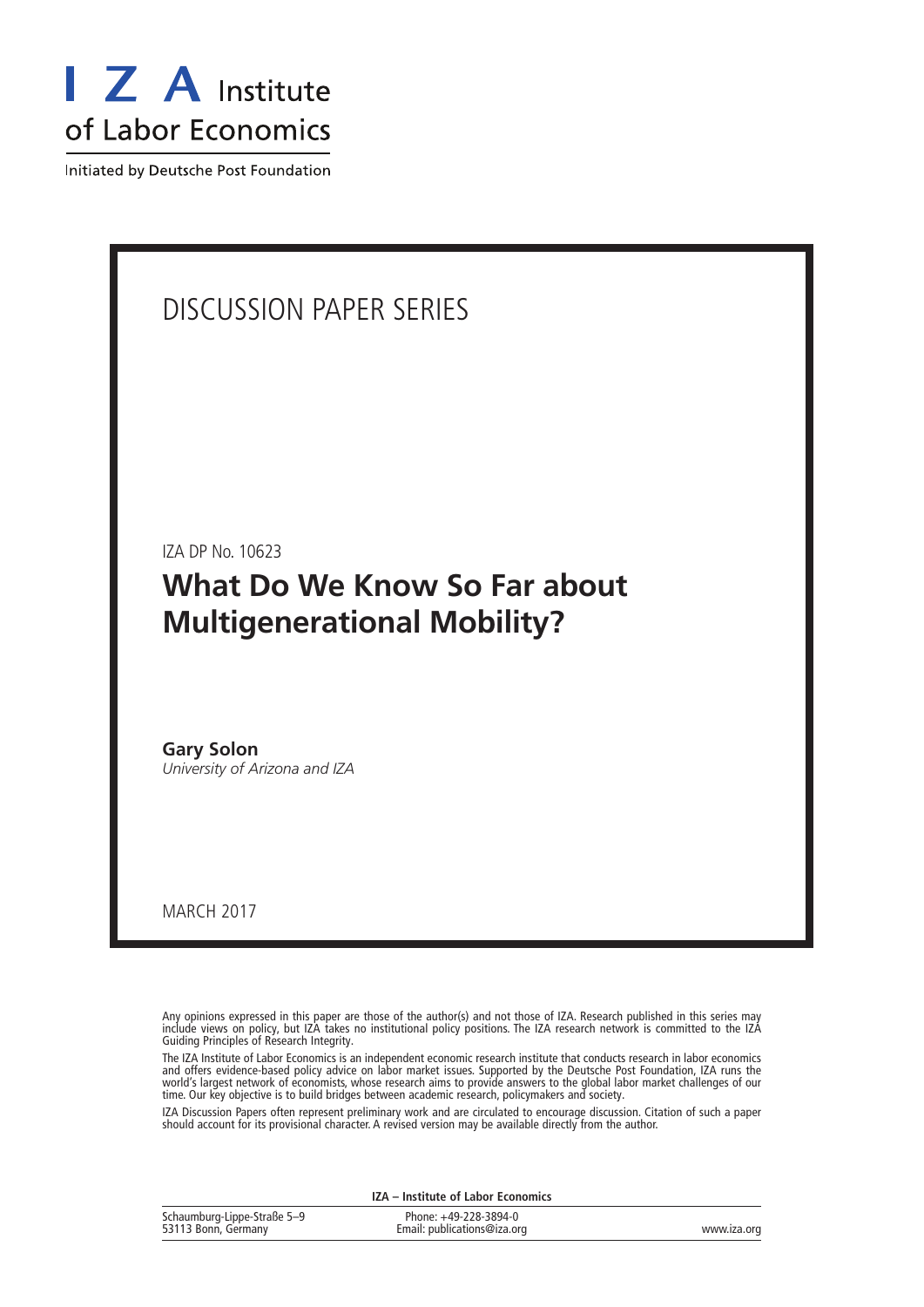# **ABSTRACT**

# **What Do We Know So Far about Multigenerational Mobility?\***

Multigenerational mobility refers to the associations in socioeconomic status across three or more generations. This article begins by summarising the longstanding but recently growing empirical literature on multigenerational mobility. It then discusses multiple theoretical interpretations of the empirical patterns, including the one recently proposed in Gregory Clark's book *The Son Also Rises*.

| <b>JEL Classification:</b> | D <sub>1</sub> , D <sub>31</sub> , D <sub>63</sub> , J <sub>62</sub> |
|----------------------------|----------------------------------------------------------------------|
| Keywords:                  | multigenerational mobility                                           |

### **Corresponding author:**

Gary Solon Department of Economics Eller College of Management University of Arizona Tucson, AZ 85721 USA E-mail: solon@email.arizona.edu

<sup>\*</sup> The author is grateful for helpful comments from the editor and referee, Sheng Guo, Patrick Kline, Kelly Vosters, and seminar participants at Florida International University, IZA, and the HCEO Conference on Social Mobility held at the University of Chicago in November 2014.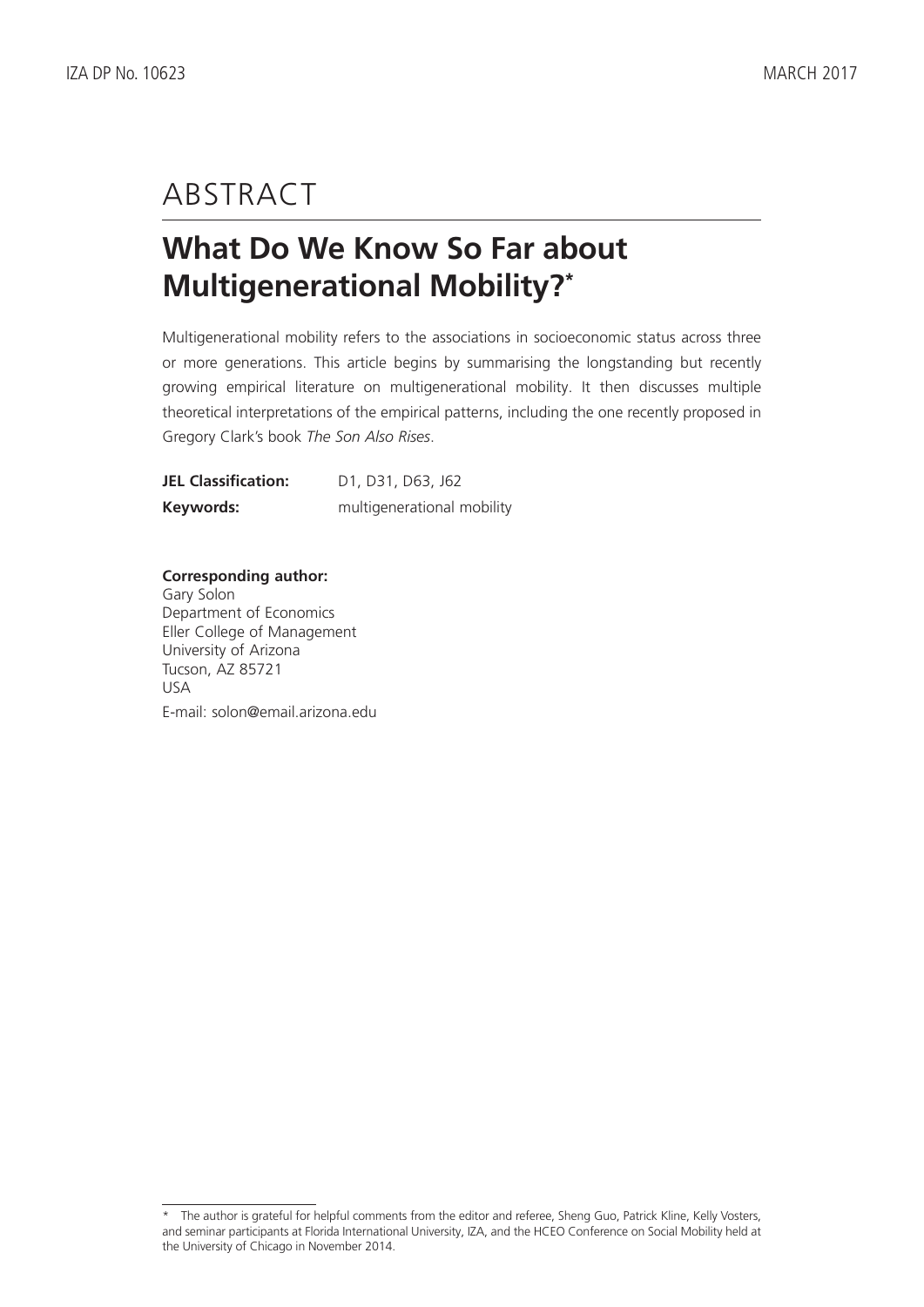#### **What Do We Know So Far about Multigenerational Mobility?**

… practically all the advantages or disadvantages of ancestors tend to disappear in only three generations: 'from shirtsleeves to shirtsleeves in three generations.' Parents in such 'open' societies have little effect on the earnings of grandchildren and later descendants.

Gary S. Becker and Nigel Tomes (1986, p.S28)

… all social mobility is governed by a simple underlying law, independent of social structure and government policy:

$$
x_{t+1} = bx_t + e_t
$$

where  $x_t$  is the underlying social status of a family in generation *t*,  $e_t$  is a random component, and *b* is in the region 0.7-0.8…. [T]his law of mobility implies that on average, the status of the descendants will move toward the mean for the society generation bygeneration. When the persistence rate, *b*, is as high as 0.8, this is a slow process, taking many hundreds of years for families who are initially far above or below the mean.

Gregory Clark (2014, p.212)

Most analysis of mobility across generations focuses on the association in socioeconomic status between adjacent generations. Both of the above quotations, however, pertain to what has come to be called "multigenerational mobility" – the pattern of associations across three or more generations. Strikingly, the two quotations reach wildly different conclusions about the rapidity of regression to the mean across multiple generations. Just as strikingly, the two reflect a shared belief in the importance of multigenerational mobility. All the same concerns about "openness"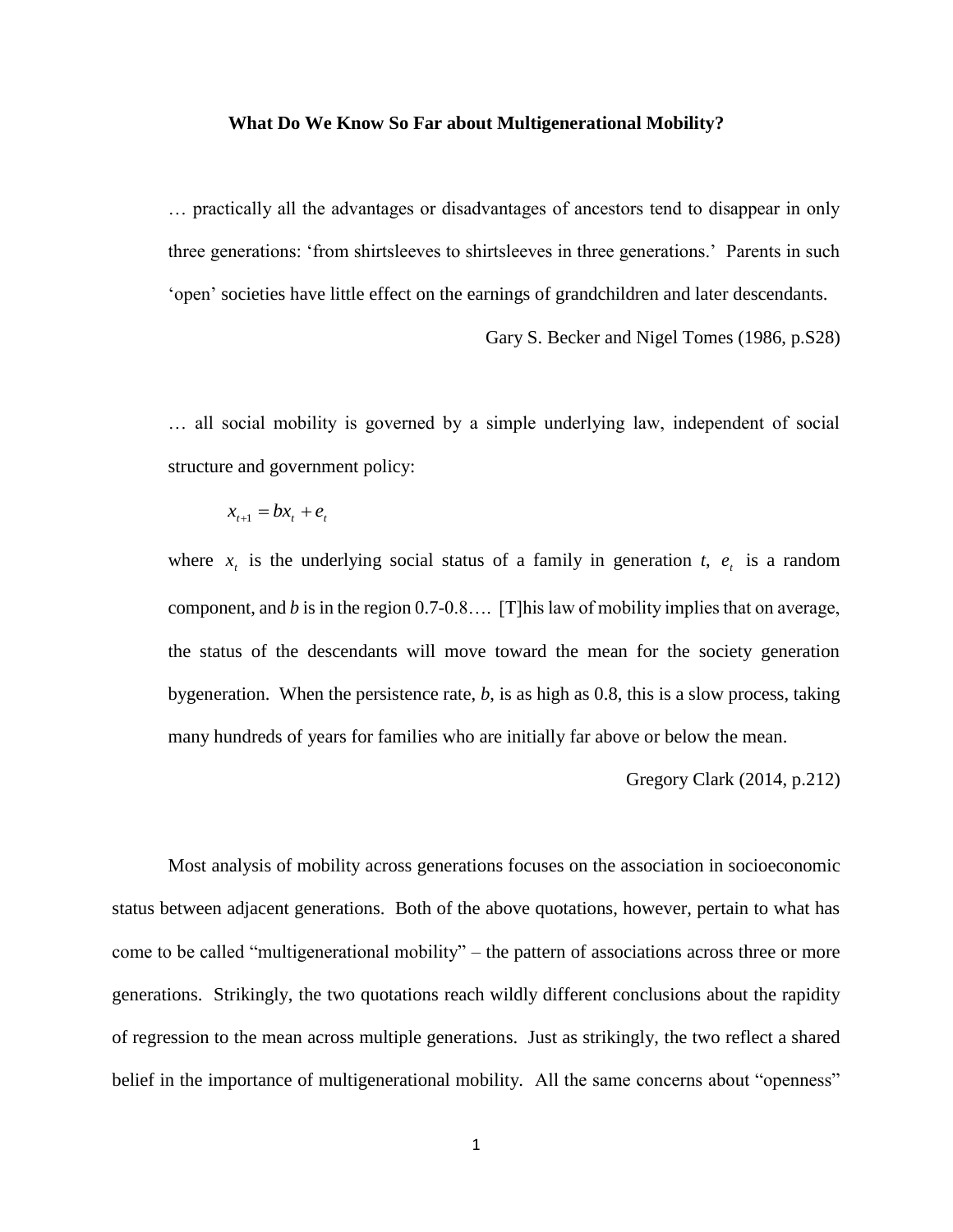and "equal opportunity" that motivate interest in intergenerational mobility apply with at least as much force to multigenerational mobility.

The purpose of the present article is to provide a status report on what we know so far about multigenerational mobility. Section 1 gives an overview of the empirical literature. Section 2 presents several alternative theoretical interpretations of the evidence. Section 3 focuses on a particular interpretation due to Gregory Clark. Section 4 summarises and discusses the findings.

#### **1. The Empirical Literature**

Mobility between adjacent generations often is measured by estimating a first-order autoregression  $[AR(1)]$  between the two generations – for example, a regression of offspring's log income on parental log income. Whatever the true data-generating process that connects socioeconomic status between the two generations, estimating an  $AR(1)$  regression is a reasonable way of producing a simple summary statistic (such as the intergenerational income elasticity) to describe the strength of the intergenerational association.

But what if we also want to know about higher-order associations, such as the association between the offspring and grandparents or great-grandparents? Occasionally, writers implicitly or explicitly assume a stationary AR(1) data-generating process by assuming that intergenerational autocorrelations die out at a geometric rate – for example, extrapolating a first-order autocorrelation of 0.4 (between offspring and parents) to impute that the second-order autocorrelation (between offspring and grandparents) is 0.16 and the third-order autocorrelation (between offspring and great-grandparents) is  $0.064$ .<sup>1</sup> As we will see in section 2, however, there is no theoretical basis for presuming an  $AR(1)$  data-generating process. Therefore, in the present

l

<sup>&</sup>lt;sup>1</sup> See, for example, the passage on intergenerational mobility in the undergraduate labor economics textbook by Borjas (2013, section 7.6).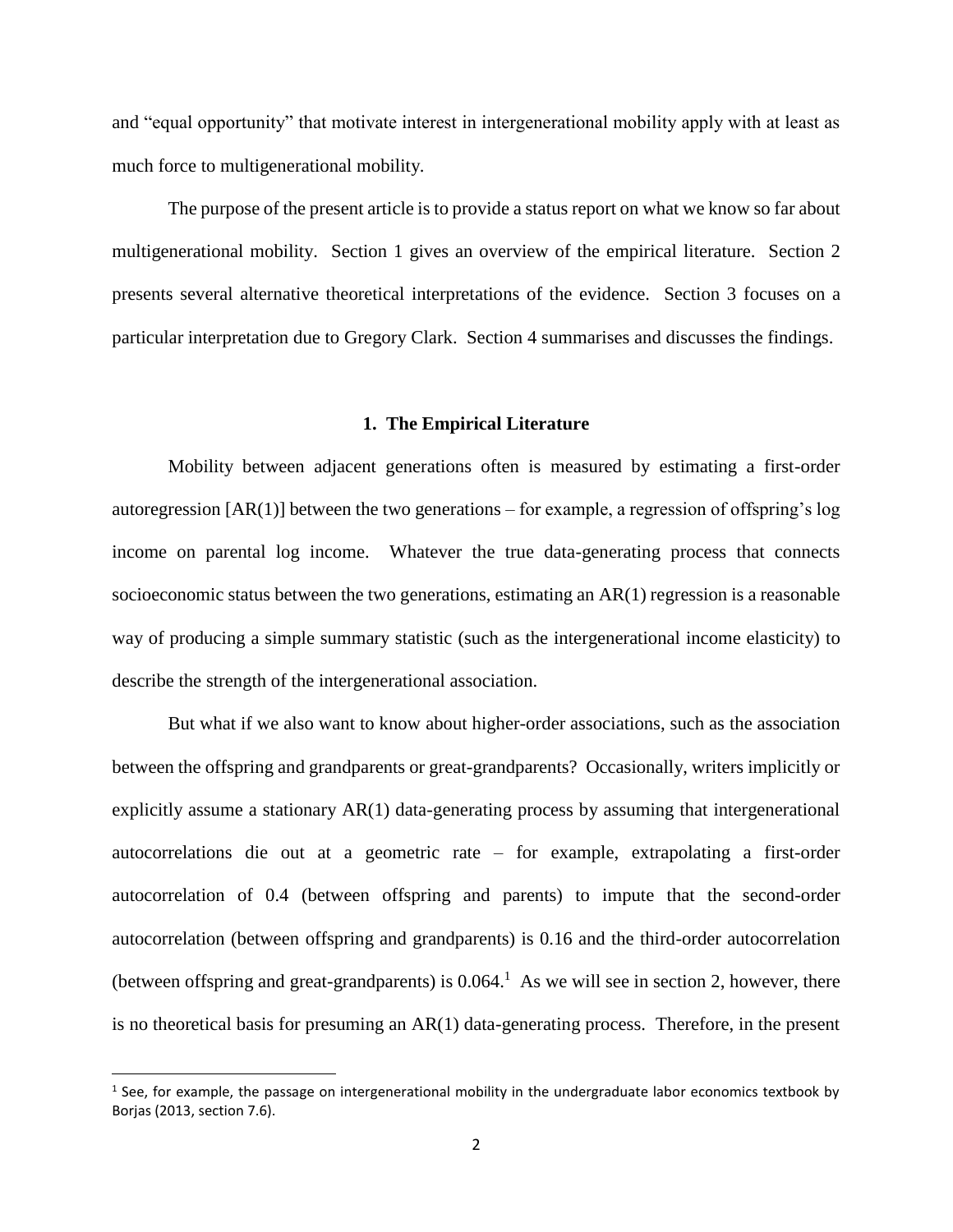section, we will treat the evolution of economic status across multiple generations as an empirical question.

Over the last quarter-century or so, the empirical literature on intergenerational mobility has advanced tremendously, thanks in large part to the acquisition of new and better data linking adjacent generations. The multigenerational literature has advanced more slowly because it is much more difficult to obtain data linking three or more generations. Nevertheless, there exists a substantial multigenerational literature, which originated many decades ago.

One of the pioneering contributions was the classic 1966 study by sociologist Robert Hodge  $(1966).<sup>2</sup>$  Hodge used three-generation U.S. data on mobility across occupational categories to test the categorical counterpart to an  $AR(1)$  regression specification – that the transition probabilities follow a first-order Markov process, in which grandfather's occupation has no predictive power for son's occupation once father's occupation has been controlled for. Hodge rejected the first-order Markov process, but also concluded that the observed departure from a first-order process was not quantitatively important. Quoting directly (p.25), "Although the discrepancies between the actual and expected values shown in Table 1 clearly indicate that grandfather's occupation bears some relation to grandson's occupation, which is not fully explained by father's occupation, we must emphasize the discrepancies are not large…. [G]randfather's occupation does not have any appreciable *direct* effect upon a person's occupation beyond the *indirect* effect induced by its influence upon father's occupation." As we will see in the remainder of this section, this finding is not such a bad characterization of the central tendency of the entire existing literature.

l

 $2$  Even earlier occupational mobility studies with data on three generations include Mukherjee (1954) and Svalastoga (1959).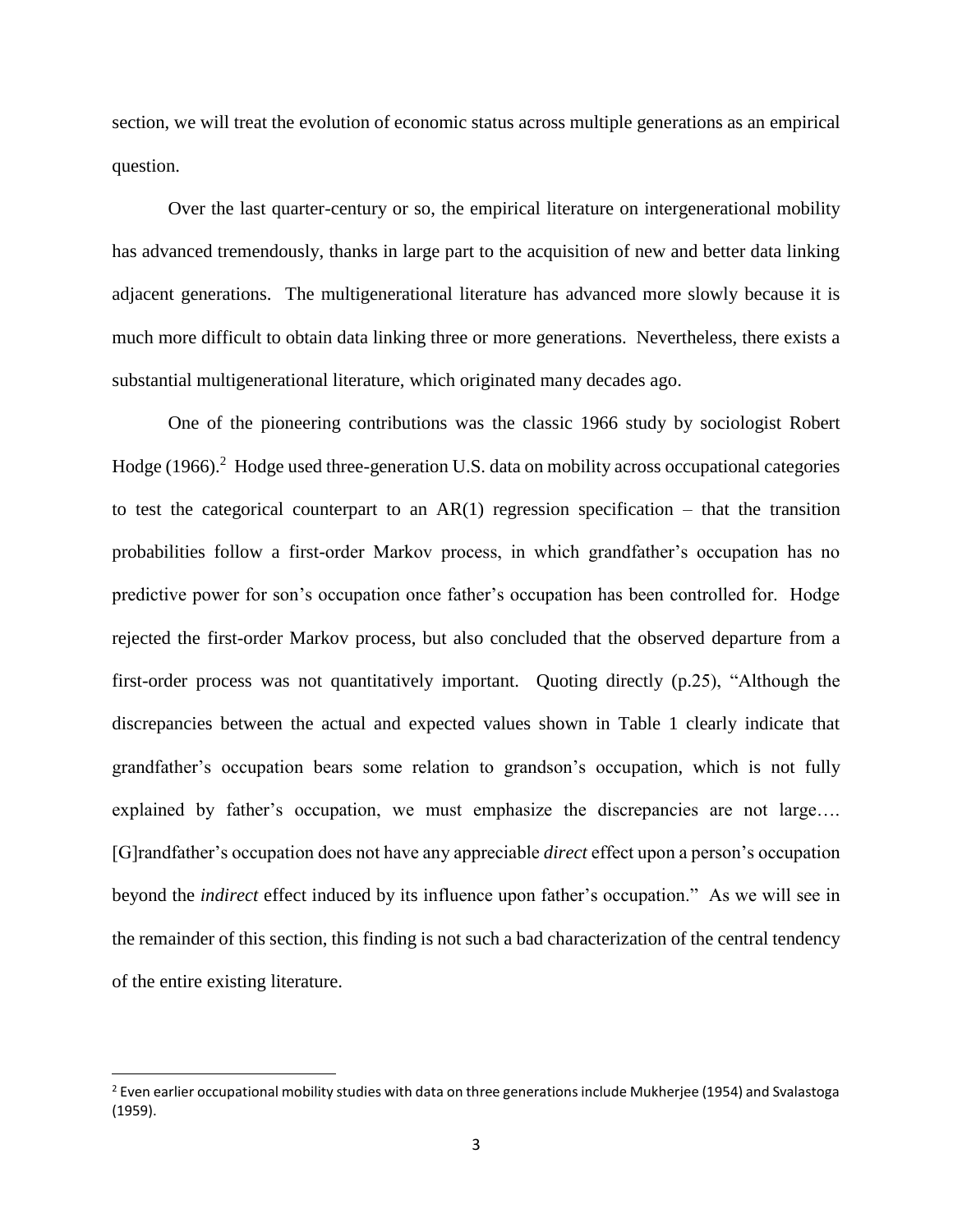Although many sociologists since Hodge have continued to analyse mobility across occupational categories, I will focus instead on the part of the subsequent literature that has studied the income and education outcomes more commonly considered by economists.<sup>3</sup> An early example is the three-generation part of Behrman and Taubman's (1985) mobility study based on the U.S. NAS-NRC Twins data. Behrman and Taubman estimated regressions of offspring's years of education on the years of education of both parents and grandparents. Their estimated coefficients for grandparental education were very small and statistically insignificant.

This finding of no apparent departure from a first-order process is fairly common in the empirical literature. Other examples are the studies by Peters (1992), who used U.S. National Longitudinal Surveys data to estimate regressions of offspring's log income or earnings on parental log income or earnings and grandparental education; Warren and Hauser (1997), who used the U.S. Wisconsin Longitudinal Study to estimate regressions of offspring's occupational prestige or education on the earnings, occupational prestige, and education of both parents and grandparents;<sup>4</sup> Ridge (1973), who similarly used British data on education and occupational prestige in three generations; and Lucas and Kerr (2013), who used Finnish data to estimate regressions of offspring's log earnings on parental and grandparental log income.

On the other hand, some other studies estimating multigenerational regressions have gotten non-trivially positive coefficient estimates for grandparental status. A prominent recent example is the study of multiple generations from Malmö, Sweden, by Lindahl et al. (2015). When Lindahl et al. estimated a regression of son's log earnings on both father's and grandfather's log earnings, the parental coefficient estimate was 0.281 (with standard error 0.045), and the grandparental

 $\overline{\phantom{a}}$ 

 $3$  A recent three-generation study by economists that does analyse occupational categories is Long and Ferrie's (2015) study of the United States and Great Britain during the 1850-1910 period.

<sup>4</sup> More recently, Jaeger (2012) reported some similar results from the Wisconsin Longitudinal Study.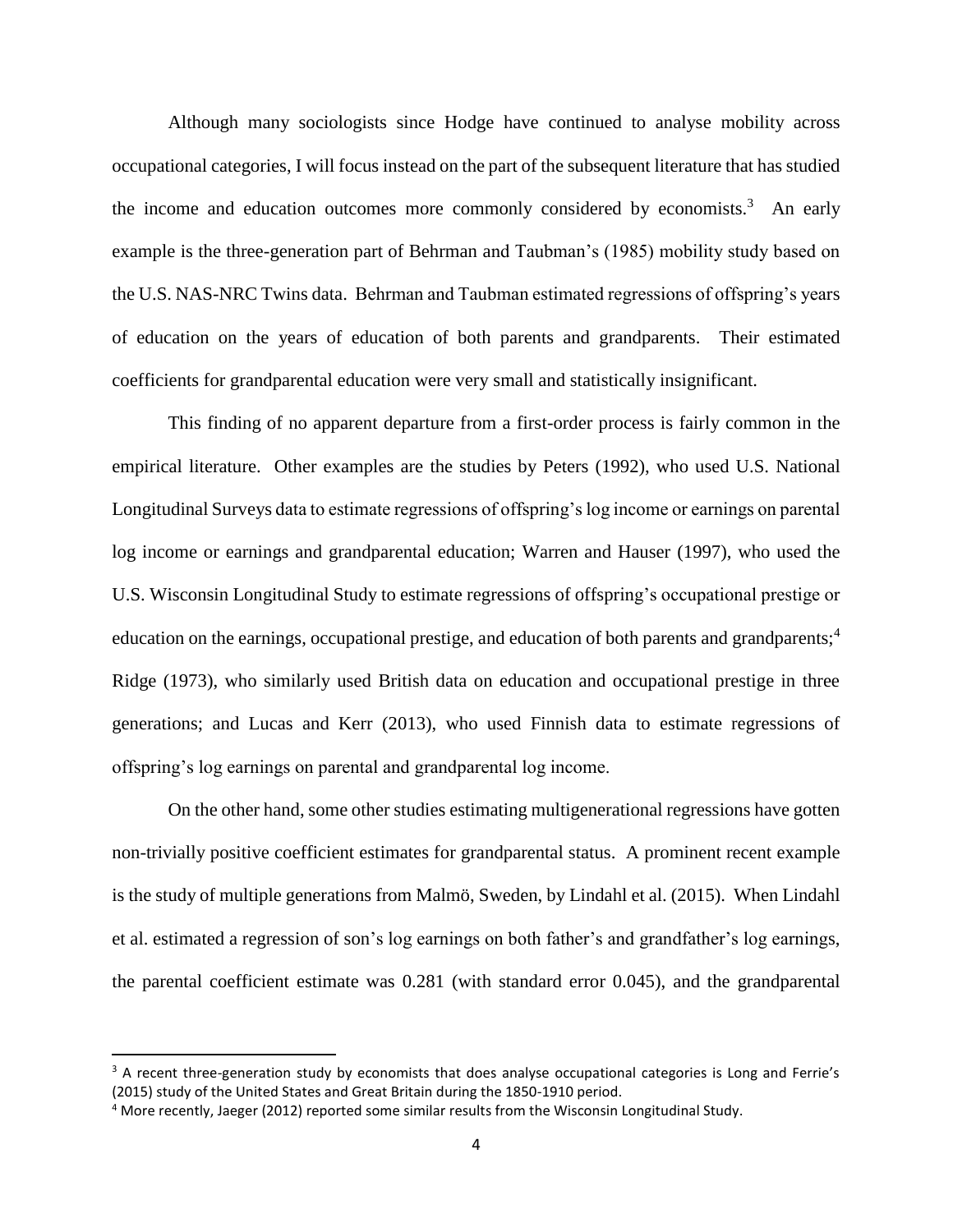coefficient estimate was 0.084 (0.044). Lindahl et al. obtained similar results in three-generation regressions for years of education.

As we have seen, some studies have not found evidence of a grandparental "effect," and some others have. An instructive study with a combination of the two findings is Zeng and Xie (2014). Using data from rural China, Zeng and Xie estimated regressions of offspring education on parental and grandparental education.<sup>5</sup> Their regressions included the interaction of grandparental education with whether the grandparents were co-resident with the offspring and parents. Their intriguing finding (pp.610-1) is that, "although the education of noncoresident and deceased grandparents has little or no effect on grandchildren's dropout rate, the effect of coresident grandparents' education is quite large.... These results suggest that grandparents can play an important role in their grandchildren's schooling if they all live under the same roof." Zeng and Xie concluded (p.614), "This suggests that causal processes of intergenerational influences occur primarily inside households through daily interactions. Our research thus reaffirms the primary importance of the socioemotional pathway for intergenerational effects."

Zeng and Xie's study serves to illustrate two important general points. First, as previously emphasised by Mare (2011), there is no reason to expect a universal pattern across all times and places with respect to whether the mobility process is or is not first-order. It makes sense, for example, that the role of grandparents would vary with the circumstances. Second, the *ways* in which it varies with circumstances might provide leverage for identifying underlying causal processes. This leads directly to the topic of the next section: What are some of the plausible theoretical explanations of the empirical patterns we have reviewed?

l

<sup>&</sup>lt;sup>5</sup> Zeng and Xie estimated non-linear regressions specified to account for right-censorship of the offspring's measured education.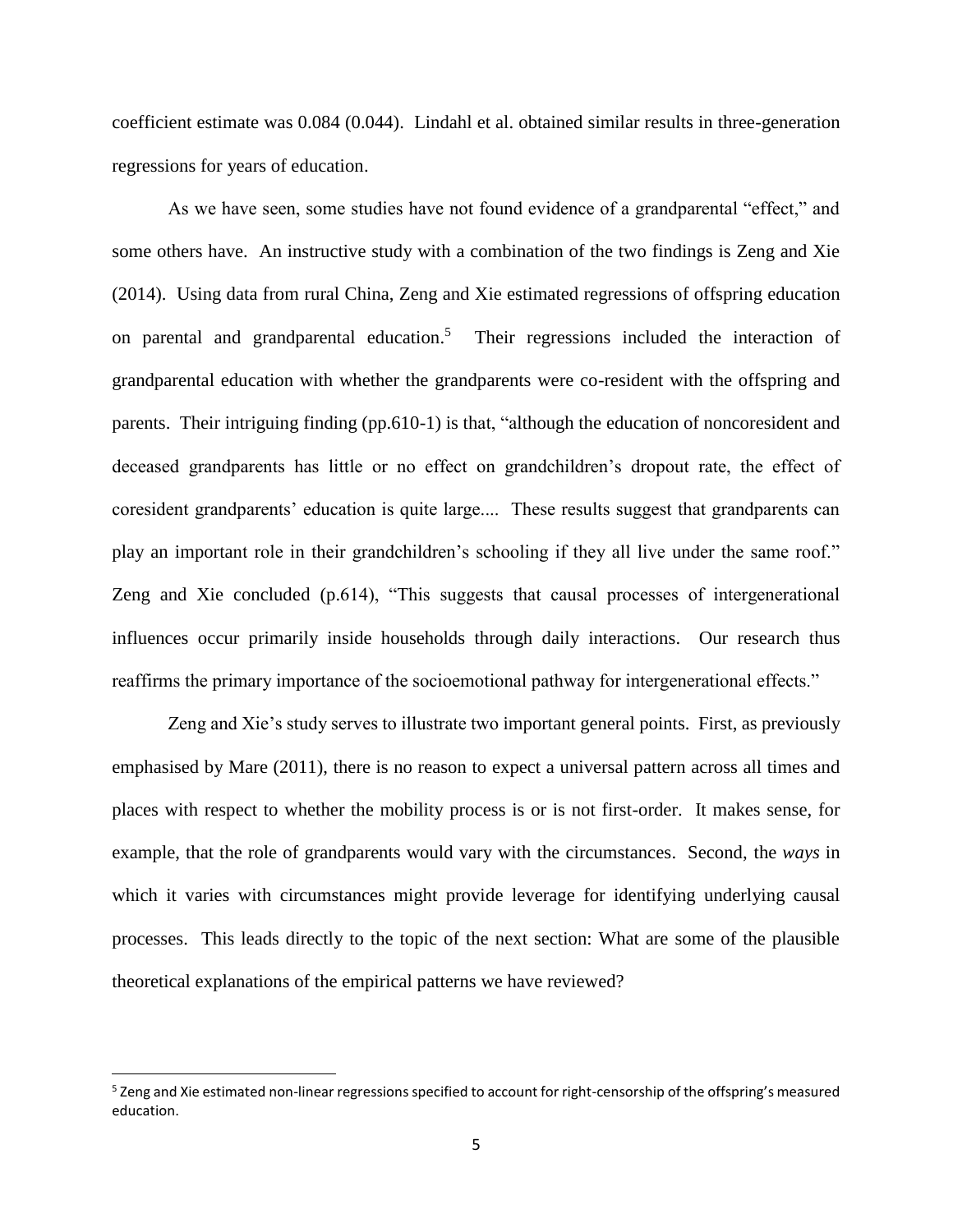#### **2. Theory**

To develop a theoretical framework for interpreting the empirical multigenerational patterns, I will start with the initial model in Solon (2014), which adapts the classic model of Becker and Tomes (1979) to rationalise the double-log functional form of the regression equations typically estimated in empirical studies of intergenerational income mobility.<sup>6</sup> This baseline model will turn out to be inadequate for accounting for some of the empirical patterns in section 1, so I later will proceed to extending it in several ways.

As spelled out more fully in Solon (2014), the assumptions include these:

- A single parent divides her income between her own consumption and investment in a single child's human capital so as to maximise a Cobb-Douglas utility function in which the two goods are the parent's consumption and the child's adult income.
- The specifications of the human capital production function and the earnings function are such that the elasticity of the child's adult income with respect to parental investment in the child's human capital is a positive constant  $\gamma$ .
- The human capital production function includes an additively separable term *e* that denotes the human capital endowment the child receives regardless of the family's conscious investment choices. This endowment is intergenerationally correlated because of both inheritance of genetic traits and cultural inheritance, such as the effects of parental rolemodeling. The initial model follows Becker and Tomes in assuming that inheritance of the endowment follows the AR(1) process

 $\overline{a}$ 

 $6$  The model in my 2014 article is a simplification of the model in Solon (2004), which considered the intergenerational mobility implications of public investment in children's human capital by including such government investment and taxation in the model. In the present paper, including a government role would clutter the model without affecting the model's implications for the structure of multigenerational mobility.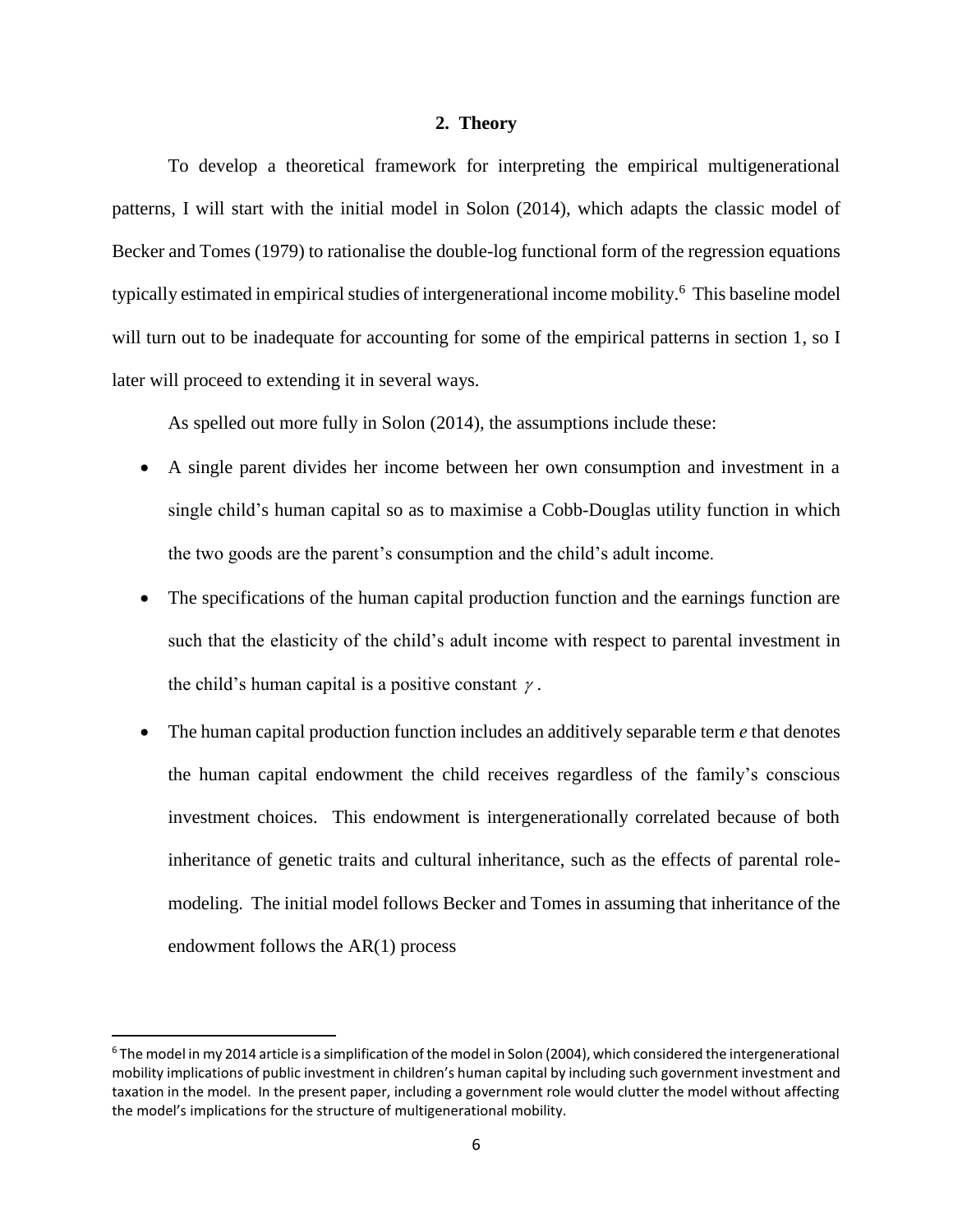$$
e_{it} = \delta + \lambda e_{i,t-1} + v_{it} \tag{1}
$$

where  $e_{it}$  is the endowment of the child in family *i*,  $e_{i,t-1}$  is the parent's endowment,  $v_{it}$  is a white-noise innovation, and the heritability coefficient  $\lambda$  lies between 0 and 1.

As demonstrated in Solon (2014), maximisation of the Cobb-Douglas utility function leads to a steady-state intergenerational income elasticity of

$$
\beta = (\gamma + \lambda)/(1 + \gamma \lambda). \tag{2}
$$

This equation shows that the intergenerational income elasticity is positive for both of two reasons – because  $\gamma$  is positive (i.e., richer parents' greater investment in their children's human capital makes their children richer) and because  $\lambda$  is positive (i.e., richer parents tend to have more favourable endowments, which tend to be passed on to their children through genetic and cultural inheritance). So, for example, if  $\gamma = 0.3$  and  $\lambda = 0.2$  (or vice versa), then the intergenerational income elasticity is  $\beta = (0.3 + 0.2) / [1 + (0.3)(0.2)]$ , which is about 0.47.

For present purposes, though, the key question is what the model implies for multigenerational mobility. Solon (2014) shows that multigenerational mobility in this model follows the AR(2) process

$$
\log y_{it} = \text{intercept} + (\gamma + \lambda) \log y_{i,t-1} - \gamma \lambda \log y_{i,t-2} + \text{white-noise error term}
$$
\n(3)

where  $y_i$  is the income of the child from family *i*,  $y_{i,t-1}$  is parental income, and  $y_{i,t-2}$  is grandparental income. In this regression of the child's log income on both parental and grandparental log income, the coefficient of parental log income is positive, but the coefficient of grandparental log income is a small *negative* quantity! For example, with  $\gamma = 0.3$  and  $\lambda = 0.2$ , the coefficient of parental log income is 0.50, and the coefficient of grandparental log income is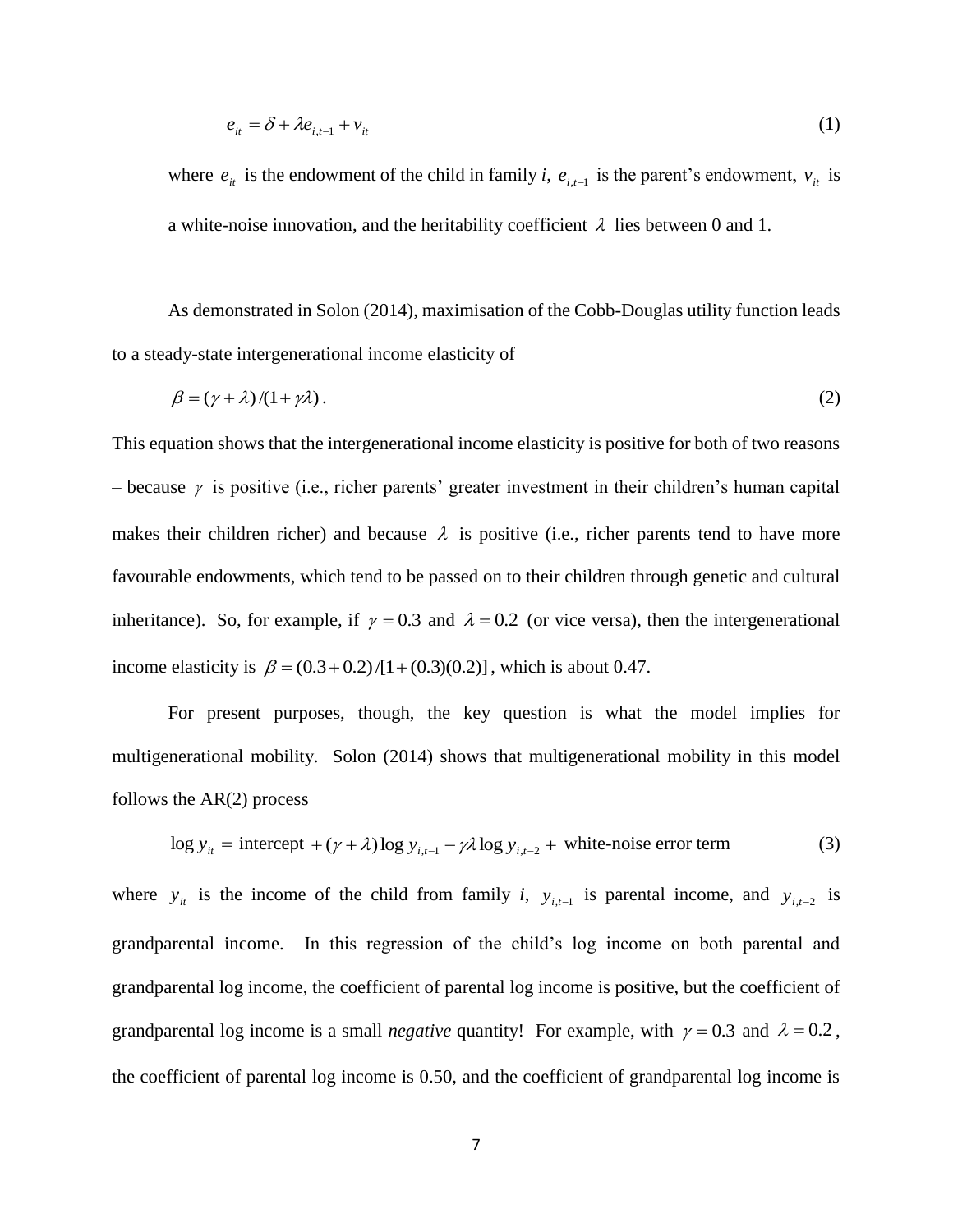0.06 . This implication of a negative coefficient for grandparental income, first noted by Becker and Tomes (1979), is initially surprising, but it does not really mean that an exogenous increase in grandparental income harms the child's income. Rather, it reflects a subtle implication of higher grandparental income *conditional on the amount of parental income*. If the parent did not earn more despite the advantages of higher grandparental income, this signals that the parent got a poor draw on her genetic/cultural endowment, and that poor draw tends to be passed on to some extent to the child.

Note that, if the multigenerational mobility process is really AR(2) with a negative coefficient for grandparental status, then multigenerational autocorrelations decline *more* rapidly than geometrically. For example with  $\gamma = 0.3$ ,  $\lambda = 0.2$ , and hence about a 0.47 correlation between parent and child log incomes, the correlation between the grandparent's and child's log income is about 0.18, somewhat less than the square of 0.47. And the correlation between the great-grandparent's and child's log incomes is only about 0.06. This implication of Becker and Tomes's theory, combined with their belief that even the first-order autocorrelation is small, accounts for their pronouncement, quoted at the beginning of this paper, that "practically all the advantages or disadvantages of ancestors tend to disappear in only three generations."

Thanks to the accumulation of new and better evidence over the last quarter-century, we now understand that, in many countries, the first-order autocorrelation is higher than Becker and Tomes thought. And, as discussed in section 2, there is very little evidence to support their theory's prediction of a negative coefficient for grandparental status. Rather, some studies suggest that, in some times and places, the grandparental coefficient is positive, in which case the multigenerational correlations decay more slowly than geometrically.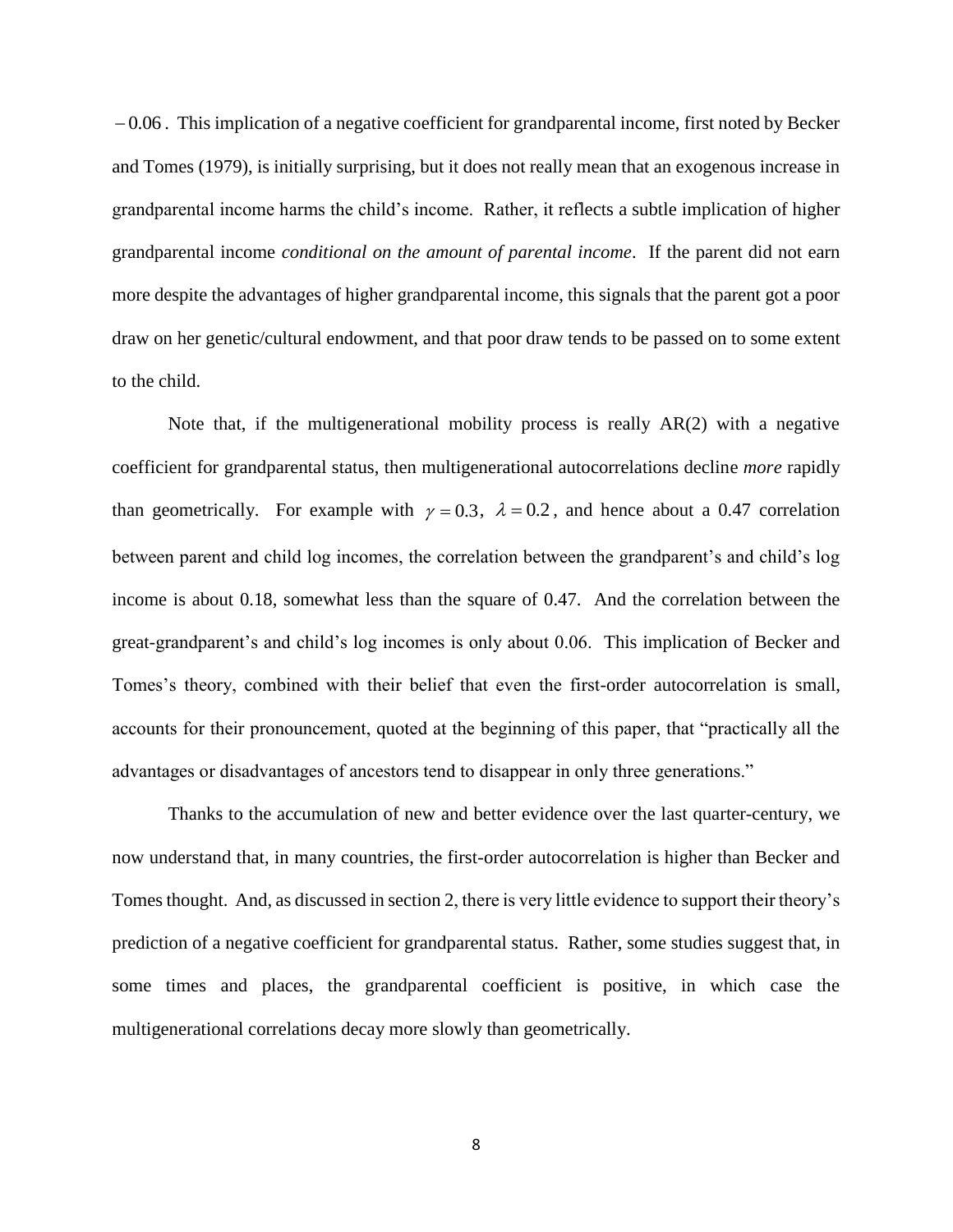This does not mean anything is wrong with Becker and Tomes's analysis as far as it goes. Instead, it suggests that their model is incomplete, as models always are. In this instance, the model appears to be leaving out additional ways in which grandparental status may foretell children's outcomes. The remainder of this section highlights three straightforward extensions of the theory that could explain why the tendency for a negative grandparental coefficient noted by Becker and Tomes is offset or even dominated by other factors.

First, as in Zeng and Xie's interpretation of their evidence on multigenerational education mobility in rural China, grandparents may contribute to cultural inheritance. Indeed, this possibility was recognised in chapter 6 of Becker's *A Treatise on the Family* (1981), which explicitly entertained generalising the endowment transmission model beyond the AR(1) specification in equation (1) to more complex specifications incorporating influences from other relatives besides parents. An extension that incorporates grandparental influence is the AR(2) specification

$$
e_{it} = \delta + \lambda_1 e_{i,t-1} + \lambda_2 e_{i,t-2} + v_{it}
$$
 (4)

where  $0 \leq \lambda_2 < \lambda_1 < 1$ .

As shown in Solon (2014), redoing the analysis with equation (4) in place of equation (1) leads to an AR(3) process for multigenerational income mobility:

$$
\log y_{it} = \text{intercept } + (\gamma + \lambda_1) \log y_{i,t-1} + (\lambda_2 - \gamma \lambda_1) \log y_{i,t-2} - \gamma \lambda_2 y_{i,t-3}
$$
  
+ white-noise error term. (5)

The AR(2) model in equation (3) is the special case in which  $\lambda_2 = 0$ . When instead  $\lambda_2 > 0$ , the model in equation (5) shows two differences from the one in equation (3). First, greatgrandparental log income now appears (with a small negative coefficient). Second, the grandparental coefficient could be positive now because of the incorporation of a grandparental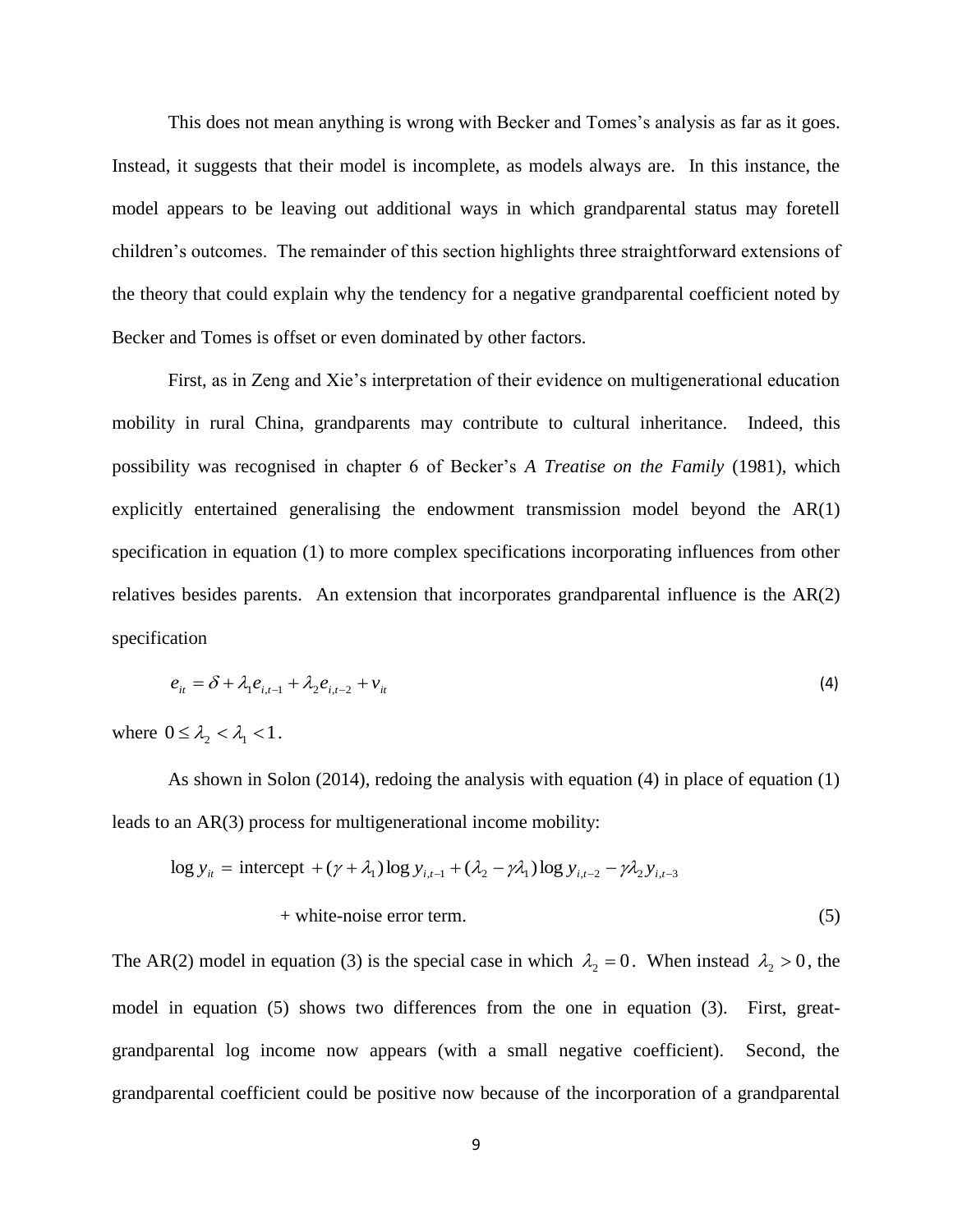contribution to cultural inheritance.<sup>7</sup> In particular, the grandparental coefficient is positive if  $\lambda_2/\lambda_1 > \gamma$ . As suggested by Zeng and Xie, whether this condition holds presumably would vary with circumstances. For example, it might be likelier to hold in a society where children typically live with or near their grandparents.

A second extension is to incorporate group effects.<sup>8</sup> Suppose, for example, that racial discrimination in the United States causes African-Americans to have a lower earnings function intercept than whites. As shown in Solon (2014), this also would translate into a lower intercept for African-Americans in a multigenerational mobility equation such as equation (3) or (5). Indeed, empirical support for race-specific intercepts in intergenerational mobility equations has appeared in a long history of studies such as Duncan (1968), Corcoran et al. (1992), and Hertz (2005). If such inter-group differences in intercepts exist, a failure to model them amounts to omission of group fixed effects. Applying the usual omitted-variables-bias analysis to equation (5) shows that, in the likely case that parental log income, grandparental log income, and greatgrandparental log income all have positive partial correlations with the omitted group effects, all the ancestral coefficient estimates are pushed in a positive direction. This in turn would be a force towards slower-than-geometric decay in observed multigenerational autocorrelations. I will provide a formal illustration of this point in the next section.

A third extension is to consider the effects of measurement error. Suppose, for example, that the true multigenerational process is AR(1) with a 0.5 parental coefficient and zero coefficients for grandparents, great-grandparents, etc. Then the true multigenerational autocorrelations would

 $\overline{a}$ 

<sup>7</sup> Solon (2014, p.16) also noted a parallel potential role for genetic inheritance: "genetic transmission is really more complicated than the simple first-order autoregression…. Recognizing the reasons that manifestations of family genetic traits can 'skip a generation' is another way of opening up the possibility of a positive coefficient for grandparents' status." That paper also discussed the possible role of direct grandparental investment in children's human capital.

<sup>8</sup> This extension was introduced in section VI of Becker and Tomes (1979) and later explored in Borjas (1992).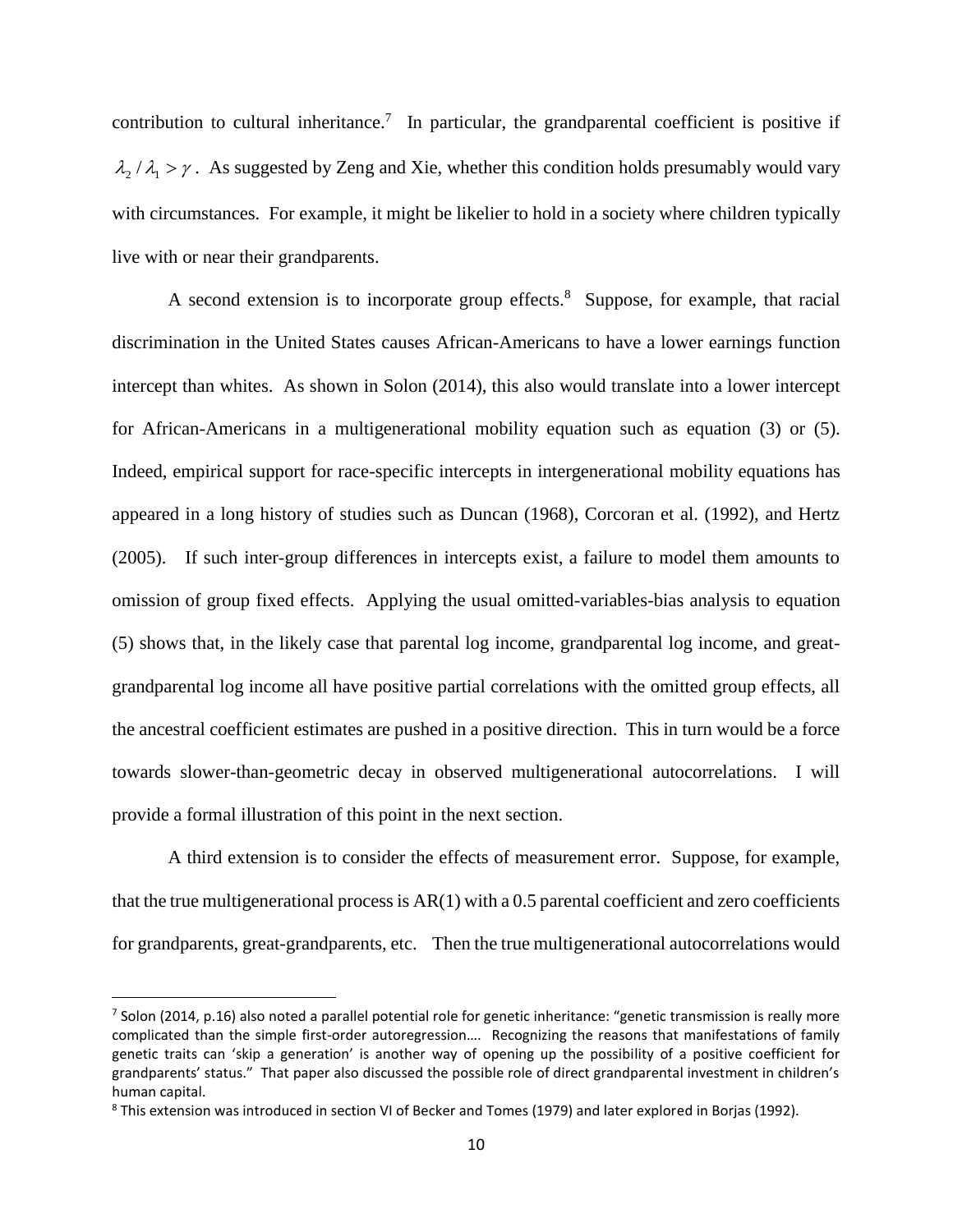decline geometrically: a 0.5 correlation between child and parents, 0.25 between child and grandparents, 0.125 between child and great-grandparents, etc. But now suppose that each generation's status is measured with classical (i.e., purely random) measurement error. And suppose that the measured variation in each generation consists 80% of true variation and 20% of measurement noise. Then each of the measured autocorrelations would be attenuated by a factor of 0.8. That is, the measured autocorrelations would tend towards 0.4 between child and parents, 0.2 between child and grandparents, 0.1 between child and great-grandparents, and so forth. And because these *measured* autocorrelations decline more slowly than geometrically, fitting an autoregression of child's status on both parental and grandparental status would result in a spuriously positive coefficient estimate for grandparental status.

These three extensions of the initial analysis do not exhaust the possibilities for explaining why some evidence shows positive grandparental coefficient estimates and slower-than-geometric decay in measured autocorrelations. For example, footnote 7 mentions a couple of other possibilities, and the next section will discuss a different version of the errors-in-variables story due to Gregory Clark. The three extensions discussed in this section, however, suffice to demonstrate that a multitude of different processes can generate positive higher-order coefficient estimates and autocorrelation estimates that decay more slowly than geometrically. An important part of the agenda for future mobility research is to devise empirical approaches for ascertaining which underlying processes are quantitatively important under which circumstances.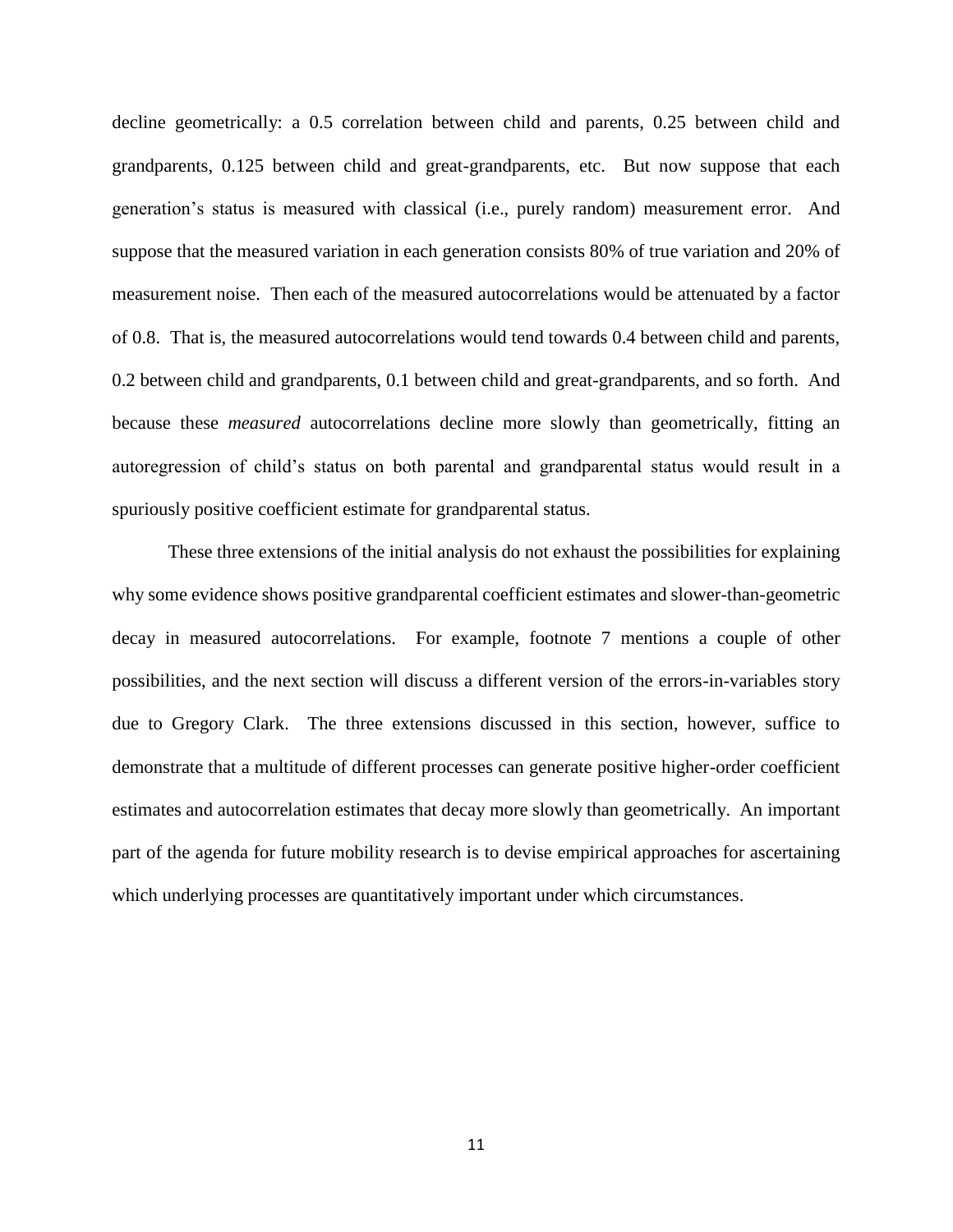#### **3. Clark's Interpretation**<sup>9</sup>

In the book *The Son Also Rises: Surnames and the History of Social Mobility* (2014) and related papers, economic historian Gregory Clark and his co-authors offer a provocative and fascinating new account of mobility across generations. As indicated in the quotation at the beginning of this paper, Clark maintains that, in all societies in all eras, mobility across generations follows an AR(1) process with a high autoregressive coefficient between 0.7 and 0.8. His evidence for this "law of social mobility" is based on data that Clark and his collaborators have gathered, from many countries over many centuries, on various socioeconomic outcomes for individuals with rare surnames. Most of these data do not contain direct intergenerational links between offspring and parents in the same families. Instead, Clark aggregates individuals within a generation by surname and then examines the association between generations in group-average outcomes. For adjacent generations, the correlation tends to be about 0.75, and the higher-order autocorrelations decline approximately geometrically. Clark concludes (p.125), "Surname evidence shows that all social mobility can essentially be reduced to one simple law,

$$
x_{t+1} = bx_t + e_t,
$$

l

where *x* is the underlying social competence of families. The persistence rate,  $b$ , is always high relative to conventional estimates, generally 0.7-0.8. It seems to be little affected by social institutions." And, as indicated in the quotation from Clark at the beginning of this paper, with an autoregressive coefficient of 0.7-0.8, multigenerational regression to the mean takes hundreds of years to play out.

<sup>9</sup> Much of the material in this section is drawn from my discussion of a Clark paper at the January 2013 American Economic Association meetings.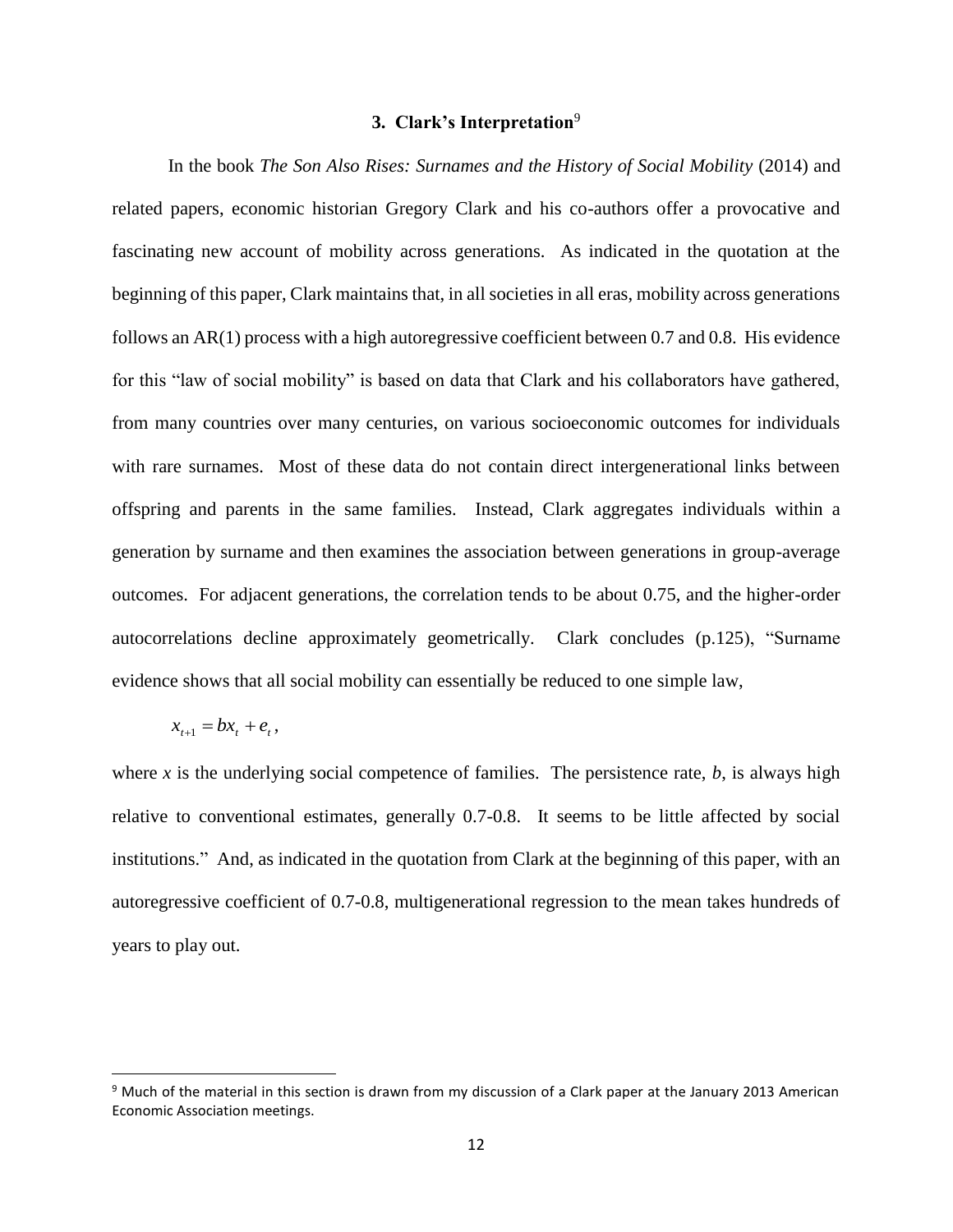Clark is well aware that his hypothesis appears to fly in the face of at least two seemingly well-established stylised facts. First, the large empirical literature on intergenerational associations shows a great deal of variation across countries, with most of the estimated intergenerational correlations far below Clark's 0.7-0.8 range. Second, as discussed in section 1, some multigenerational studies have found non-trivial departures from an AR(1) process.

With respect to the first stylised fact, Clark argues that existing estimates are biased substantially downward by a sort of errors-in-variables problem. Of course, many existing intergenerational studies, including my own (e.g., Solon, 1992), have emphasized and treated measurement error in reports of income or other variables. But Clark is making a different point: that variables like income, education, and occupational prestige – no matter how precisely measured – are noisy indicators of underlying "social status." Assuming that the classical errorsin-variables analysis applies, he suggests that the intergenerational association in any single indicator substantially understates the intergenerational association in social status, and that his surnames-based approach mostly eliminates this errors-in-variables bias by averaging over many individuals in each surname group. With respect to the second stylised fact, Clark uses the same errors-in-variables argument presented here in section 2: that even if the true multigenerational mobility process is AR(1), classical measurement error (in Clark's version, the error in a single indicator as a measure of deeper social status) causes the *measured* autocorrelations to decline at a slower-than-geometric rate.

Clark's radically different account of social mobility has given some welcome food for thought to long-time intergenerational mobility scholars such as myself. In my case, Clark's work has amplified my interest in multigenerational mobility, which I am acting on by writing the present paper. Ultimately, though, the question is whether Clark's hypothesis is supported by the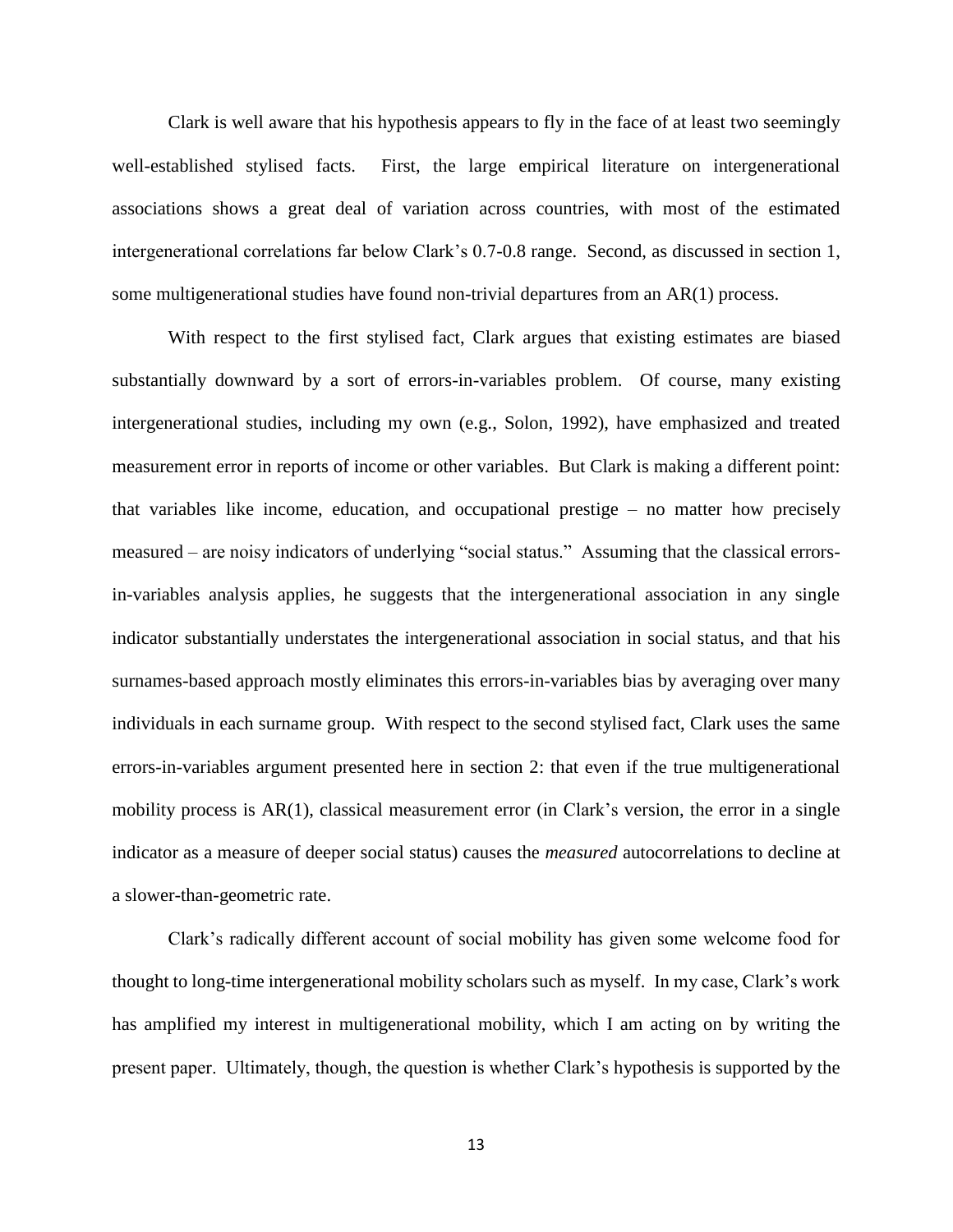evidence. Fortunately, his hypothesis generates numerous testable predictions, some of which Clark helpfully has pointed out himself.

To begin with, Clark's hypothesis implies that any group-average estimation – grouping not only by rare surnames, but also by "race, religion, national origin, or even common surnames" (Clark, 2014, p.110) – should deliver intergenerational correlation estimates in the 0.7-0.8 range. Fortuitously, several intergenerational studies over the years have worked with group averages. In a study of intergenerational assimilation of immigrant groups, Card, DiNardo, and Estes (1998) used U.S. decennial censuses to estimate intergenerational regressions of years of education or log weekly earnings for immigrants, grouping by country of origin. Their typical coefficient estimates were about 0.45, considerably less than the 0.7-0.8 range predicted by Clark. Results similar to those of Card, DiNardo, and Estes also appeared in the intergenerational study of immigrant groups by Borjas (1993).

A different type of group-average intergenerational study is the one by Aaronson and Mazumder (2008). Also using U.S. decennial censuses, Aaronson and Mazumder estimated intergenerational regressions of men's log annual earnings on the log of the average income for their parents' generation in the men's state of birth. According to Clark's hypothesis, the group nature of the explanatory variable should lead to coefficient estimates in the 0.7-0.8 range. Instead, the estimated coefficients again averaged at about 0.45.

Most striking of all is the surnames-based portion of the intergenerational study by Chetty et al. (2014). Reacting to Clark's work, Chetty et al. wrote an on-line appendix that used their massive data base drawn from U.S. income tax records to estimate group-average regressions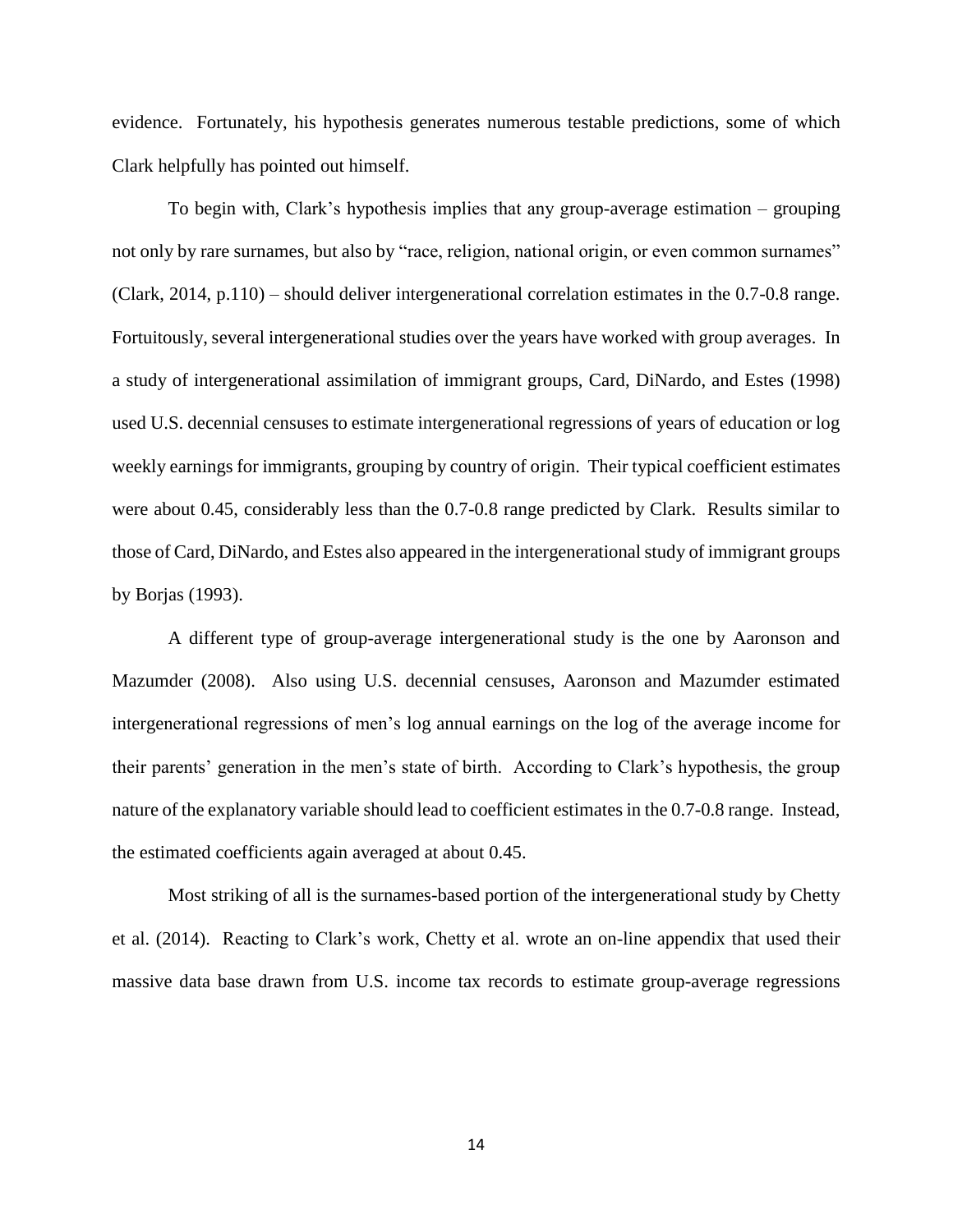based on surnames. Using all surnames, they estimated an intergenerational income elasticity of 0.42. Their estimates using only rare surnames were even smaller at around  $0.35^{10}$ 

Evidently, the results reported by Clark do not reflect a universal law of social mobility. Quite to the contrary, other studies based on group-average data, even surnames data, frequently produce intergenerational coefficient estimates much smaller than Clark's.

A second testable prediction of Clark's hypothesis, noted by Lindahl et al.  $(2015)$ , <sup>11</sup> is that instrumental variables (IV) estimation of the regression of son's log earnings on father's log earnings should yield a coefficient estimate in the 0.7-0.8 range if father's log earnings are instrumented with grandfather's log earnings. When Lindahl et al. estimated that regression with their data from Malmö, Sweden, the IV coefficient estimate was 0.515, considerably higher than their ordinary least squares (OLS) estimate of 0.303. They obtained a remarkably similar comparison of IV and OLS estimates when they used years of education instead of log earnings as the status measure. The pattern of IV estimates exceeding OLS estimates is consistent with Clark's general story about measurement error in particular indicators as proxies for social status. It is equally consistent with all the alternative stories listed in section 2 for why grandparental status may not be "excludable" from a multigenerational regression.<sup>12</sup> What the results are *not* consistent

 $\overline{\phantom{a}}$ 

<sup>&</sup>lt;sup>10</sup> The one instance in which Chetty et al. obtained results like Clark's was the 0.81 estimate they got from restricting the group-average regression to only the seven most *common* surnames. Chetty et al. conjectured that this result appeared because those seven surnames are especially correlated with race or ethnicity. Accordingly, they conjectured that Clark got his results because (p.1575) "his focus on distinctive surnames partly identifies the degree of convergence in income between racial or ethnic groups (Borjas 1992) rather than across individuals…."

 $11$  Lindahl et al. credited the idea to Hoyt Bleakley and an anonymous referee.

 $12$  In particular, if grandparental status enters the AR(2) multigenerational regression with a positive coefficient, then using grandparental status as the instrument in IV estimation of the regression of offspring status on parental status is upward-inconsistent for the slope coefficient in the population linear projection of offspring status on parental status. This follows directly from the analysis of IV estimation in the appendix of Solon (1992). Incidentally, it is of some interest that this IV estimator is the ratio between the estimated coefficients in the regressions of offspring status and parental status on grandparental status. With stationarity, it also would be the ratio of correlations. This is of some interest because empirical multigenerational studies sometimes focus on exactly those ratios, apparently without noticing the connection to IV estimates.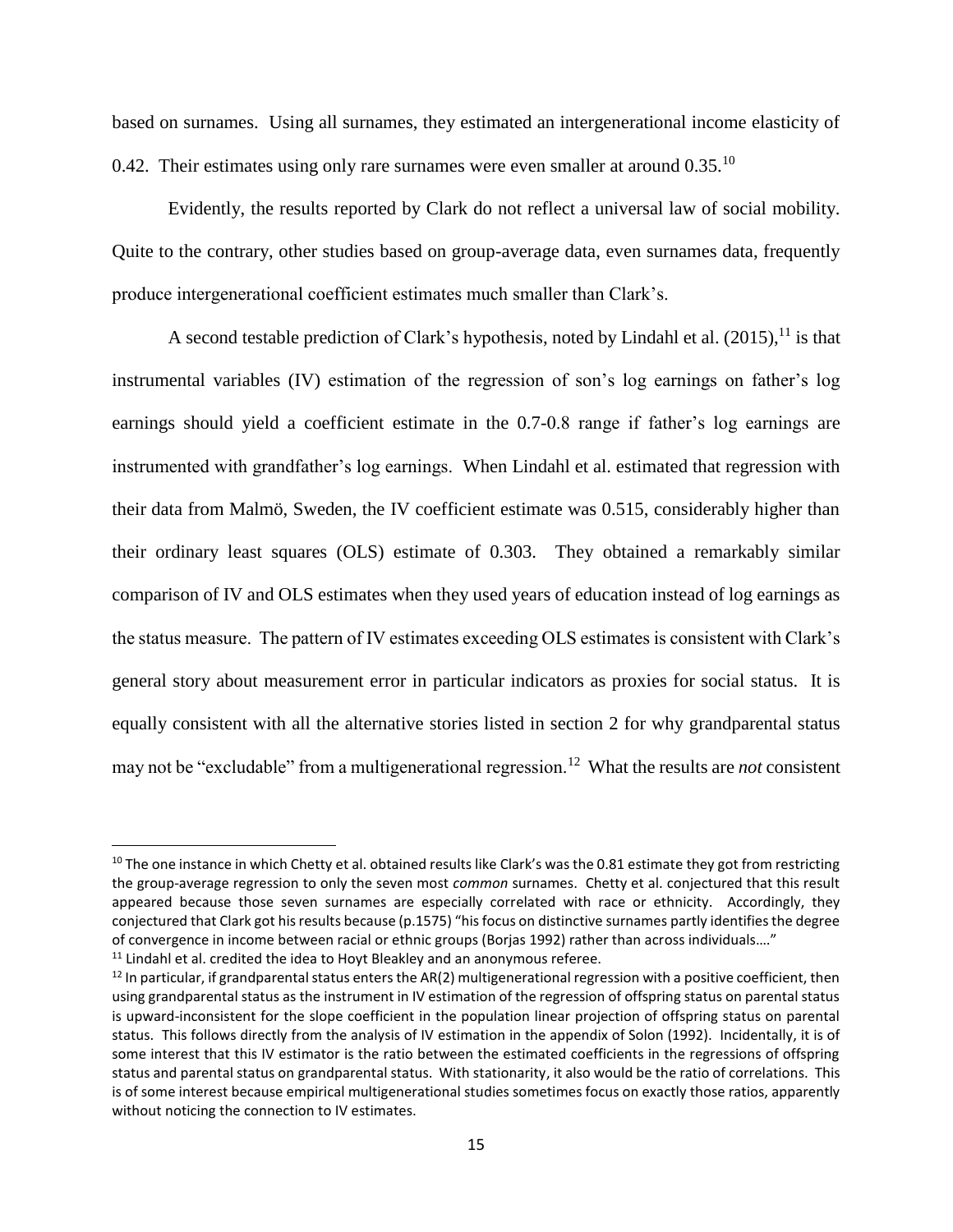with is a universal law of social mobility in which the intergenerational coefficient is always 0.7 or more.

Three decades before Lindahl et al., Behrman and Taubman (1985) used their NAS-NRC Twins data to perform IV estimation of the intergenerational education regression using the education of the father's twin (the son's uncle) as the instrument for the father's education. In this instance, the intergenerational coefficient estimate rose from an OLS estimate of 0.17 to an IV estimate of 0.21, still way below the 0.7-0.8 range.

A third testable prediction, explicitly stated by Clark and Cummins (2015, p.80), is that using an omnibus index that combines multiple indicators of social status should make the intergenerational coefficient estimate "much closer to that of the underlying latent variable." Vosters (2016) has used the U.S. Panel Study of Income Dynamics to test that prediction. Applying Lubotsky and Wittenberg's (2006) multiple-proxies method to construct an aggregate parental index that supplemented log income with education and occupation measures, she found that using the additional measures increased the intergenerational elasticity estimate only a little, from 0.44 to 0.47. The resulting estimate was not "much closer" to the 0.7-0.8 range. When Vosters and Nybom (forthcoming) subsequently carried out a similar exercise with Swedish data, the intergenerational elasticity estimate rose from 0.23 to less than 0.30, even further below Clark's 0.7-0.8 range.

In sum, when Clark's hypothesis is subjected to empirical tests, it does not fare so well. But then why *do* Clark's group-level autocorrelation estimates for rare surnames (though not some other researchers' group-level estimates) come out so high? I see that mainly as a matter for further research, but here I will briefly sketch one alternative explanation.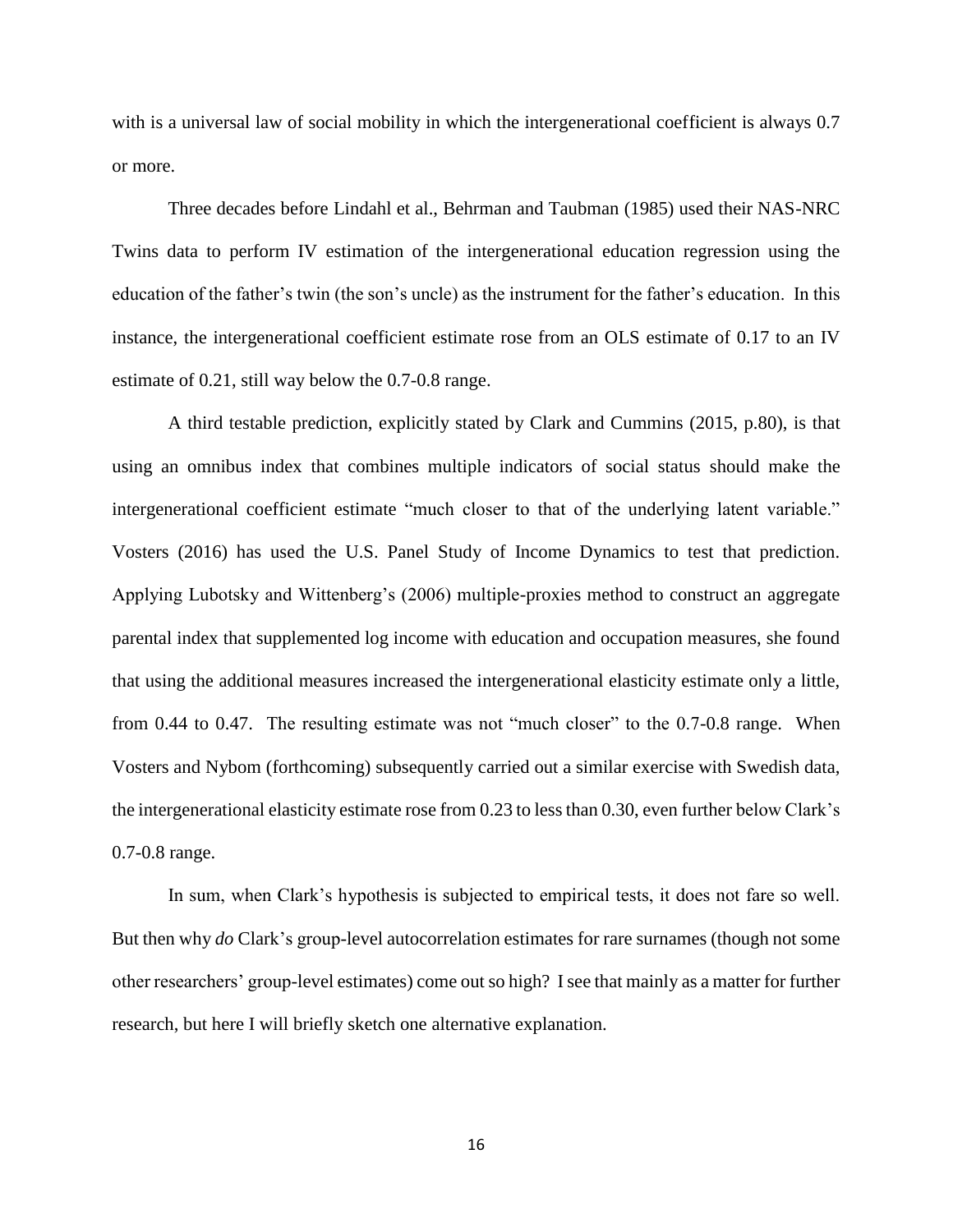Returning to section 2's group-effects explanation of positive grandparental coefficients, suppose that the status of family  $i$  in group  $g$  (surname or otherwise) in generation  $t$  can be decomposed as

$$
y_{igt} = a_{gt} + b_{igt} \tag{6}
$$

where the *a* term is a group-level average and the *b* term is an orthogonal family-specific deviation from the group average.

Following a suggestion in footnote 13 in Becker and Tomes (1979), suppose that the intergenerational process for the group average  $a$  is a stationary  $AR(1)$  and that the particular grouping used involves an autoregressive coefficient of 0.8 (thus according with Clark's grouplevel evidence). Also suppose that *b* separately follows a stationary AR(1) with a coefficient of 0.3.<sup>13</sup> Finally, suppose that the cross-sectional variance of *y* is 60% within-group and 40% between-group.

Then it is easy to calculate that, at the family level, the first-order intergenerational correlation is 0.5 (the weighted average of 0.8 and 0.3). The higher-order autocorrelations are 0.31 for two generations apart, 0.22 for three generations apart, 0.17 for four apart, and 0.13 for five apart.

Note the following points about this illustrative example:

 $\overline{a}$ 

 By construction, it accords with Clark's group-level evidence. If the within-group sample sizes are large, it involves a 0.8 first-order autocorrelation at the group level, which declines geometrically at higher orders.

<sup>13</sup> That a large gap in autocorrelations between the *a* and *b* terms can be realistic is vividly illustrated by results reported by Hertz (2008). Using PSID data, he estimated an intergenerational elasticity of 0.32 within his sample of African-Americans, an elasticity of 0.39 within his sample of whites, but a between-group elasticity of 1.18. He also presented the algebra to explain how his 0.53 estimate from the sample pooling the two races was a weighted average of the two within-group estimates and the between-group estimate. Similar analyses have appeared more recently in Chetty et al. (2014, appendix D), Güell et al. (2015), and Torche and Corvalan (forthcoming).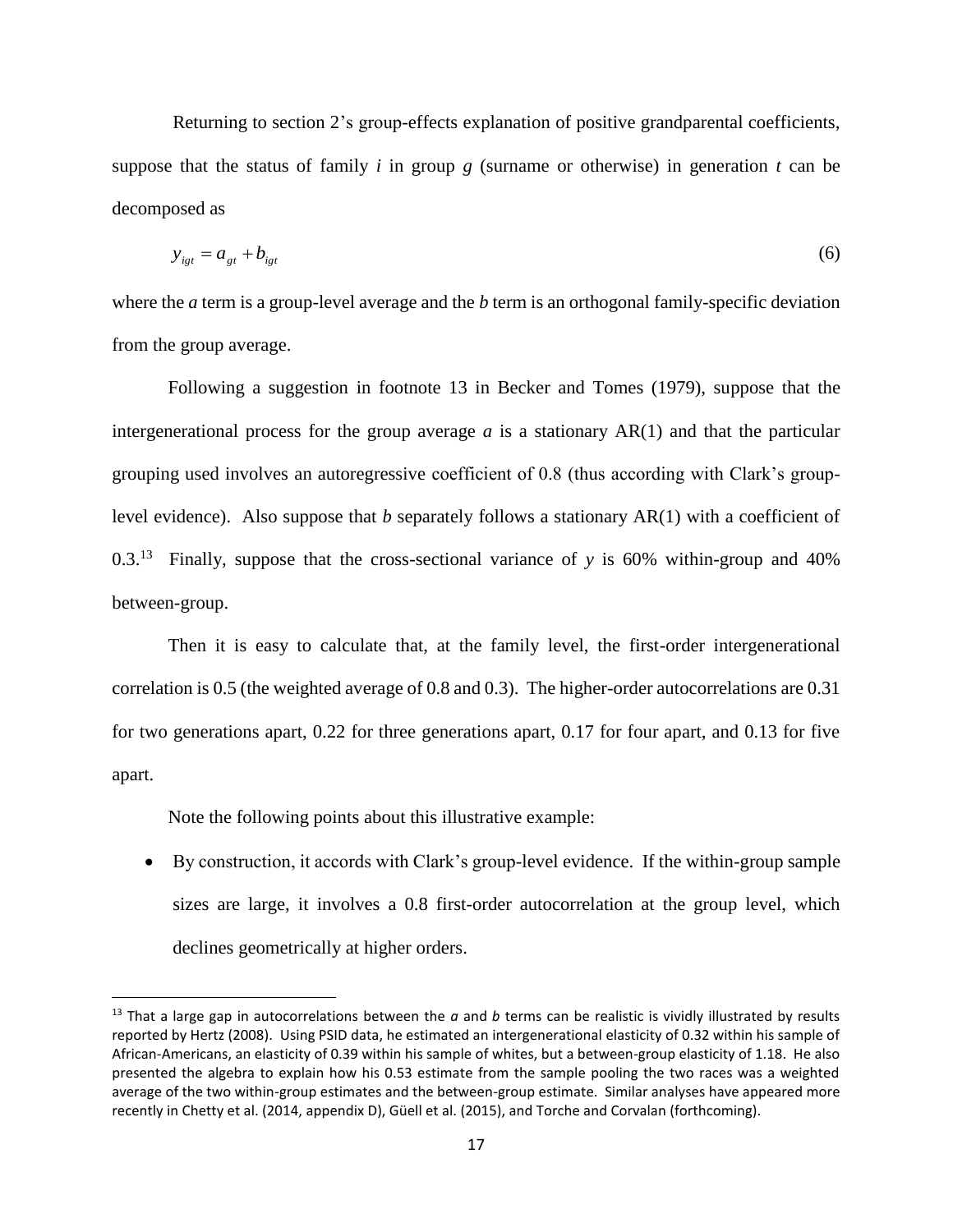- At the individual level, the first-order autocorrelation of 0.5 is much smaller. Unlike in Clark's interpretation, in this story the smaller individual autocorrelations are not spuriously attenuated by errors-in-variables bias, but reflect the true individual-level social mobility.<sup>14</sup>
- In accordance with some of the multigenerational evidence discussed in section I, the individual-level autocorrelations decline more slowly than at a geometric rate and therefore would generate a positive coefficient estimate for grandparental status.

Of course, the specific details of this model should not be taken too seriously. The model is simple to a fault, and I made up the parameter values out of thin air.<sup>15</sup> But it does serve as an example that Clark's theory need not be the only possible explanation of his rare surnames evidence and other empirical patterns such as positive grandparental coefficients.

#### **4. Summary and Discussion**

As summarised in section 1, the empirical literature on multigenerational mobility contains some studies indicating that multigenerational mobility is well approximated as an AR(1) process. Some other studies have suggested that the coefficient of grandparental status is positive, so that multigenerational autocorrelations decay more slowly than at a geometric rate.

 $\overline{\phantom{a}}$ 

 $14$  Another perspective on this example is that group-average estimation of the intergenerational regression is equivalent to IV estimation of the micro-level regression of offspring's status on parental status with group dummies as the instruments (Solon 1999, footnote 15). But, as already discussed in footnote 12, such an IV approach is inconsistent for the micro-level regression unless the instruments are "excludable," which they are not in this instance if group effects are operative.

<sup>15</sup> Margo (2016, footnote 16), however, has noted that my 0.8 autoregressive coefficient for *a* accords well with his evidence on the intergenerational convergence between African-American and white incomes in the United States.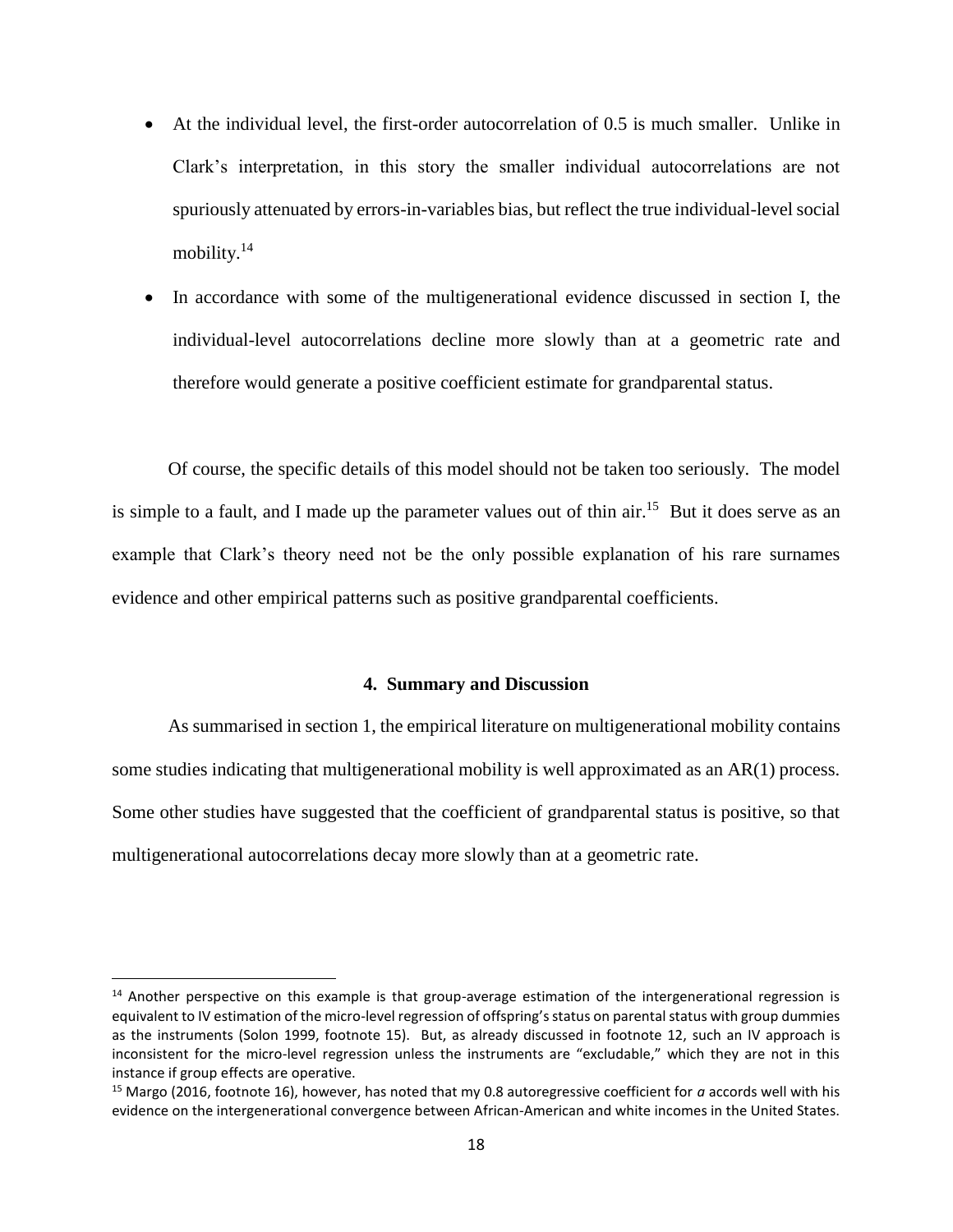Where positive grandparental coefficients are estimated, there are many possible sources. Section 2 highlighted three examples: direct causal effects from grandparents, such as cultural inheritance effects when grandparents are present in the children's lives; group effects, such as effects associated with race or ethnicity; and errors-in-variables bias. Section 3 focused on another example, the variant of the errors-in-variables story that Gregory Clark has advocated based on his work with rare surnames data. While there undoubtedly is something to Clark's point that any single indicator of socioeconomic status is an imperfect status measure, a variety of empirical tests have rejected his claim of a universal law of social mobility in which the intergenerational correlation is in the 0.7-0.8 range in all societies in all eras. For example, contrary to Clark's prediction, many group-average studies other than his own – including the surnames-based work by Chetty et al. – have estimated much smaller intergenerational associations.

The broader lesson of the empirical assessment of Clark's hypothesis is that much can be learned from relevant evidence. Future research should explore which underlying processes – those discussed in section 2 as well as others – are quantitatively important under which circumstances. My conjecture is that, as we learn more about multigenerational mobility, we will find that the reality is more complex than suggested by either of the quotations at the beginning of this article. I doubt that all multigenerational mobility is as simple as either Clark's "law of social mobility" or Becker and Tomes's "shirtsleeves to shirtsleeves in three generations." Just as recent research has found that the intergenerational income elasticity varies considerably across countries, we may find that multigenerational mobility behaves differently in different times and places. For instance, it seems quite plausible that grandparental cultural influence varies across societies that differ in how present grandparents are in children's lives. It also seems plausible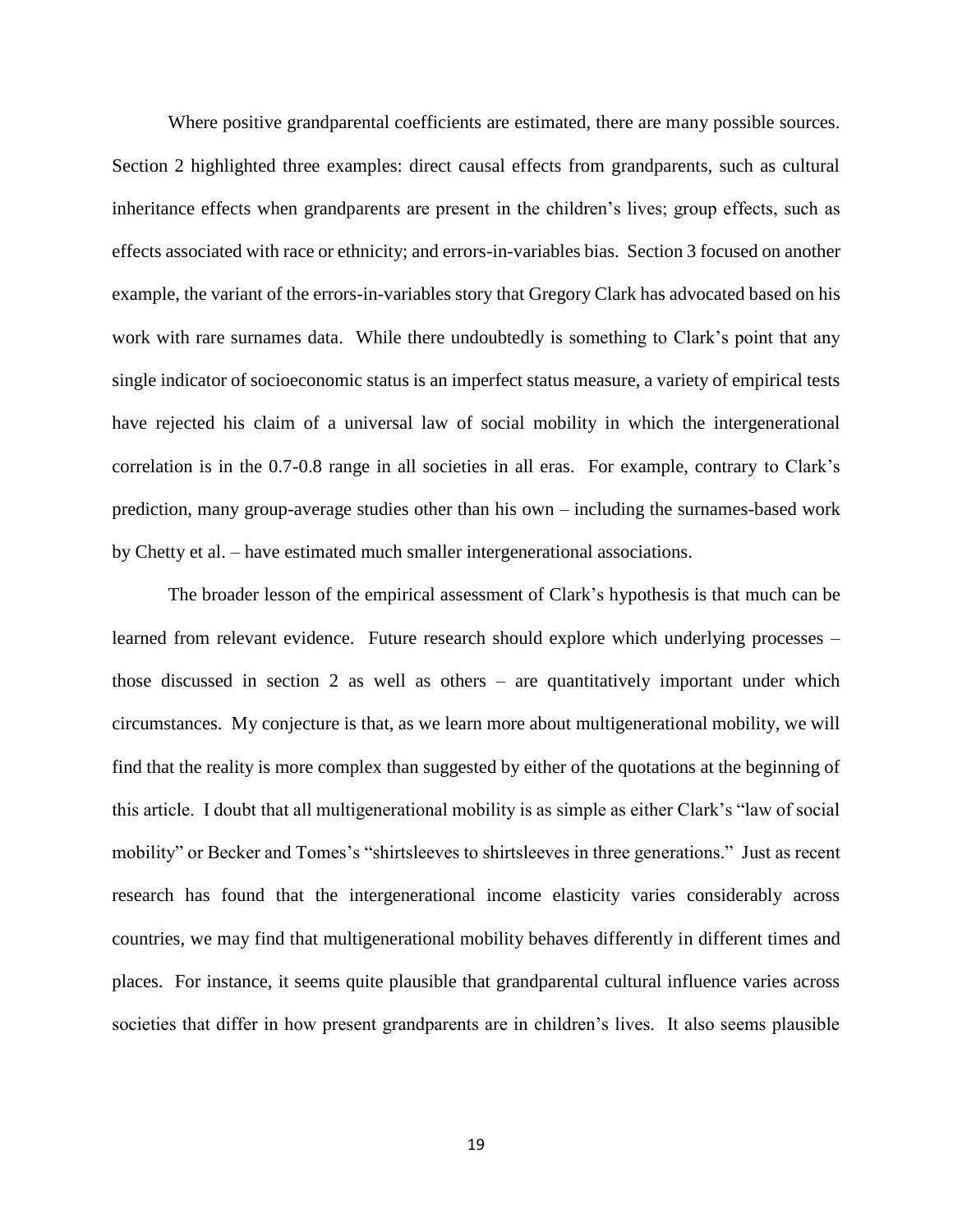that particular group effects, such as those associated with race and ethnicity, loom larger in some societies than others.

Thanks to both better data and better analysis, we now know much more about intergenerational mobility than we did a quarter-century ago. I hope and expect that ongoing research on multigenerational mobility also will advance our understanding in the years to come.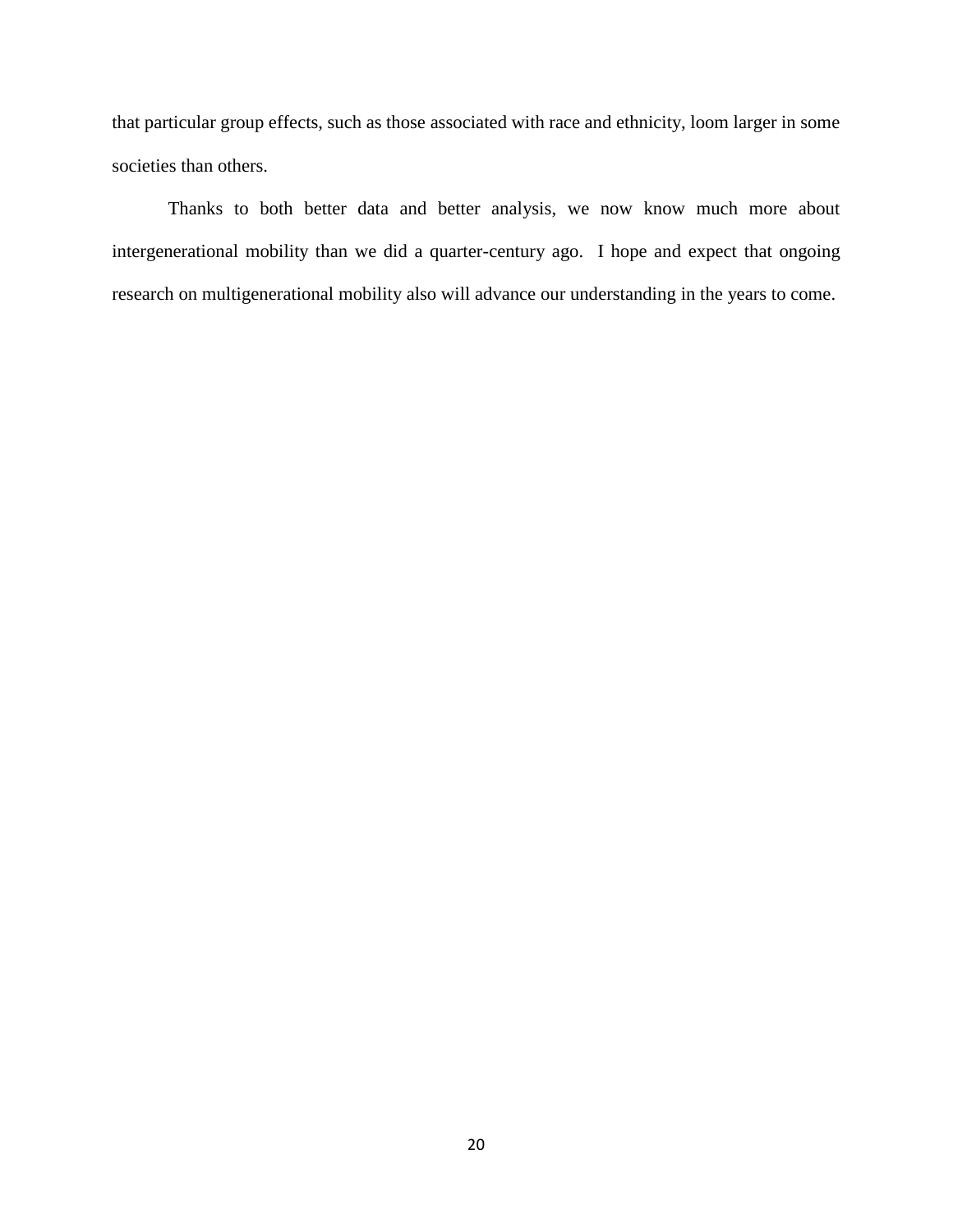#### **References**

Aaronson, D. and Mazumder, B. (2008). 'Intergenerational economic mobility in the United States, 1940 to 2000', *Journal of Human Resources*, vol. 43(1), pp. 139-72.

Becker, G.S. (1981). *A Treatise on the Family*, Cambridge, MA: Harvard University Press.

- Becker, G.S. and Tomes, N. (1979). 'An equilibrium theory of the distribution of income and intergenerational mobility', *Journal of Political Economy*, vol. 87(6), pp. 1153-89.
- Becker, G.S. and Tomes, N. (1986). 'Human capital and the rise and fall of families', *Journal of Labor Economics*, vol. 4(3), pp. S1-39.
- Behrman, J. and Taubman, P. (1985). 'Intergenerational earnings mobility in the United States: some estimates and a test of Becker's intergenerational endowments model', *Review of Economics and Statistics*, vol. 67(1), pp. 144-51.
- Borjas, G.J. (1992). 'Ethnic capital and intergenerational mobility', *Quarterly Journal of Economics*, vol. 107(1), pp. 123-50.
- Borjas, G.J. (1993). 'The intergenerational mobility of immigrants', *Journal of Labor Economics*, vol. 11(1), pp. 113-35.

Borjas, G.J. (2013). *Labor Economics*, 6<sup>th</sup> ed., New York: McGraw-Hill.

- Card, D., DiNardo, J. and Estes, E. (1998). 'The more things change: immigrants and the children of immigrants in the 1940s, the 1970s, and the 1990s', Working Paper No. 6519, National Bureau of Economic Research.
- Chetty, R., Hendren, N., Kline, P. and Saez, E. (2014). 'Where is the land of opportunity? the geography of intergenerational mobility in the United States', *Quarterly Journal of Economics*, vol. 129(4), pp. 2633-79.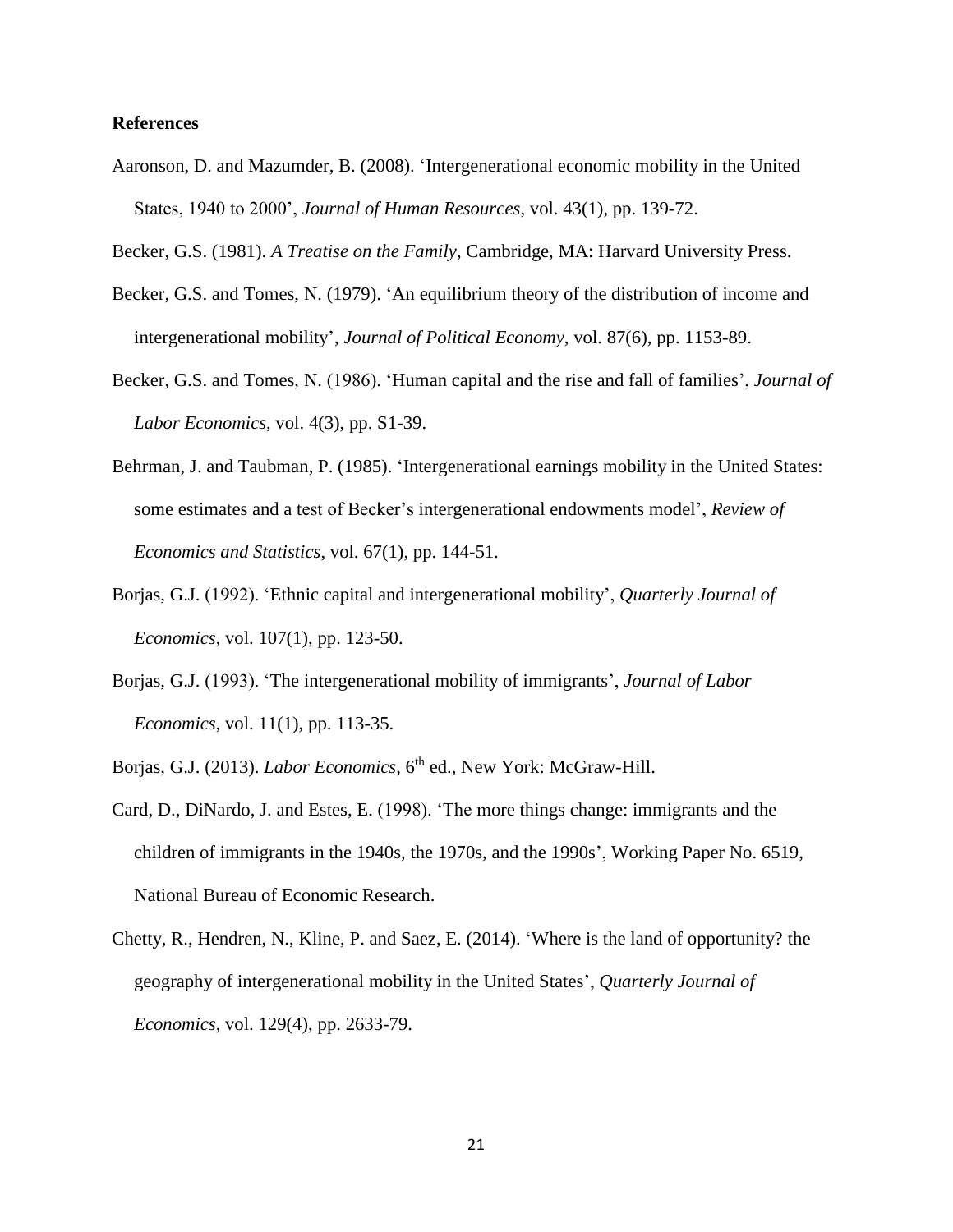- Clark, G. (2014). *The Son Also Rises: Surnames and the History of Social Mobility*, Princeton: Princeton University Press.
- Clark, G. and Cummins, N. (2015). 'Intergenerational wealth mobility in England, 1858-2012: surnames and social mobility', *Economic Journal*, vol. 125(582), pp. 61-85.
- Corcoran, M., Gordon, R., Laren, D. and Solon, G. (1992). 'The association between men's economic status and their family and community origins', *Journal of Human Resources*, vol. 27(4), pp. 575-601.
- Duncan, O.D. (1968). 'Inheritance of poverty or inheritance of race?' in (D.P. Moynihan, ed.), *On Understanding Poverty*, pp. 85-110, New York: Basic Books.
- Güell, M., Rodríguez Mora, J.V. and Telmer, C.I. (2015) 'The informational content of surnames, the evolution of intergenerational mobility, and assortative mating', *Review of Economic Studies*, vol. 82(2), pp. 693-735.
- Hertz, T. (2005). 'Rags, riches, and race: the intergenerational economic mobility of black and white families in the United States', in (S. Bowles, H. Gintis and M. Osborne Groves, eds.), *Unequal Chances: Family Background and Economic Success*, pp. 165-91, Princeton: Princeton University Press.
- Hertz, T. (2008). 'A group-specific measure of intergenerational persistence', *Economics Letters*, vol. 100(3), pp. 415-7.
- Hodge, R.W. (1966). 'Occupational mobility as a probability process', *Demography*, vol. 3(1), pp. 19-34.
- Jaeger, M.M. (2012). 'The extended family and children's educational success', *American Sociological Review*, vol. 77(6), pp. 903-22.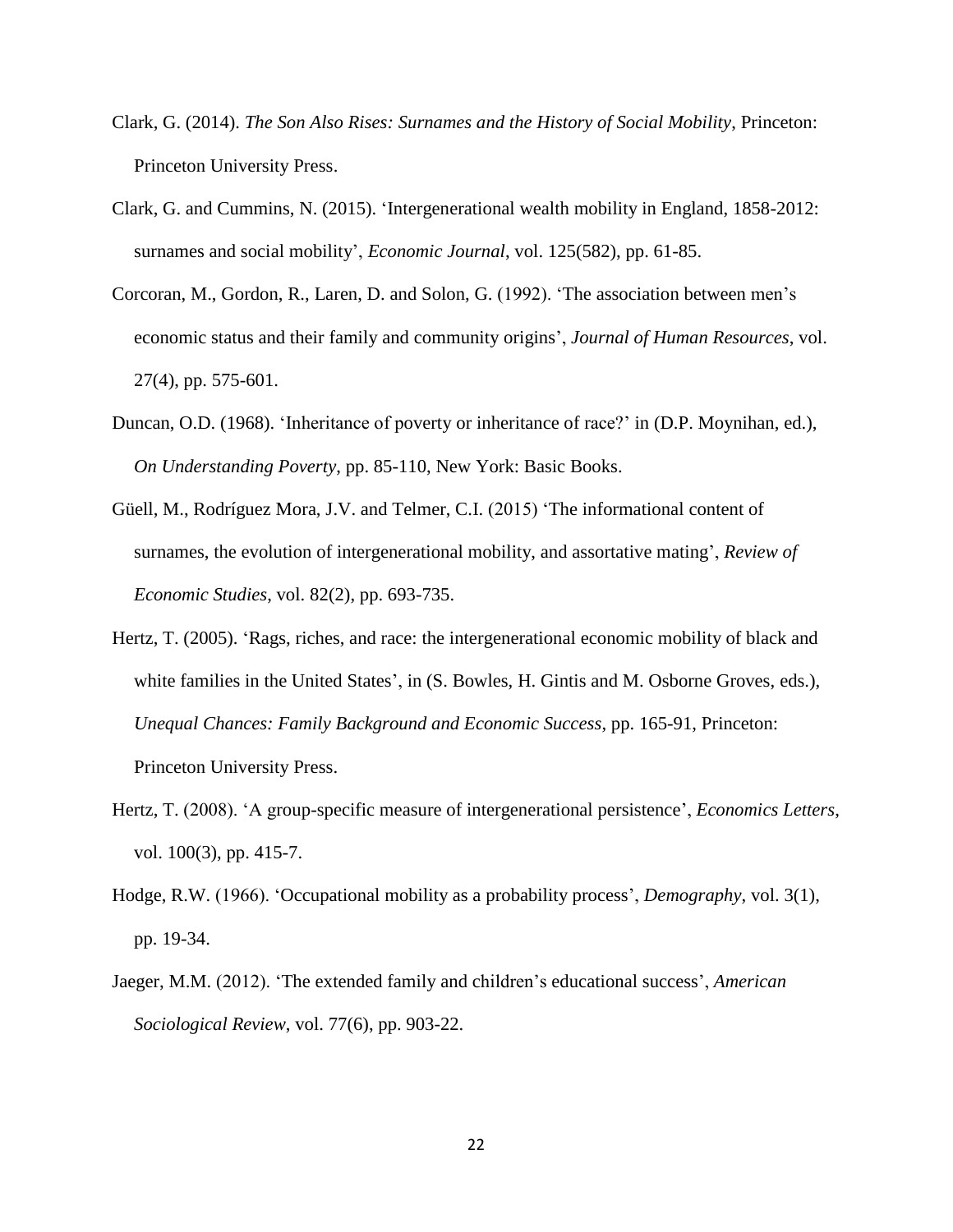- Lindahl, M., Palme, M., Massih, S.S. and Sjögren, A. (2015). 'Long-term intergenerational persistence of human capital: an empirical analysis of four generations', *Journal of Human Resources*, vol. 50(1), pp. 1-33.
- Long, J. and Ferrie, J. (2015). 'Grandfathers matter(ed): occupational mobility across three generations in the U.S. and Britain, 1850-1910', Working Paper, Wheaton College.
- Lubotsky, D. and Wittenberg, M. (2006). 'Interpretation of regressions with multiple proxies', *Review of Economics and Statistics*, vol. 88(3), pp. 549-62.
- Lucas, R.E.B. and Kerr, S.P. (2013). 'Intergenerational income immobility in Finland: contrasting roles for parental earnings and family income', *Journal of Population Economics*, vol. 26(3), pp. 1057-94.
- Mare, R.D. (2011). 'A multigenerational view of inequality', *Demography*, vol. 48(1), pp. 1-23.
- Margo, R.A. (2016). 'Obama, Katrina, and the persistence of racial inequality', *Journal of Economic History*, vol. 76(2), pp. 301-41.
- Mukherjee, R. (1954). 'A study of social mobility between three generations', in (D.V. Glass, ed.), *Social Mobility in Britain*, pp. 266-90, London: Routledge and Kegan Paul.
- Peters, H.E. (1992). 'Patterns of intergenerational mobility in income and earnings', *Review of Economics and Statistics*, vol. 74(3), pp. 456-66.

Ridge, J.M. (1974). *Mobility in Britain Reconsidered*, Oxford: Clarendon Press.

- Solon, G. (1992). 'Intergenerational income mobility in the United States', *American Economic Review*, vol. 82(3), pp. 393-408.
- Solon, G. (1999). 'Intergenerational mobility in the labor market', in (O.C. Ashenfelter and D. Card, eds.), *Handbook of Labor Economics*, vol. 3A, pp. 1761-1800, Amsterdam: North-Holland.